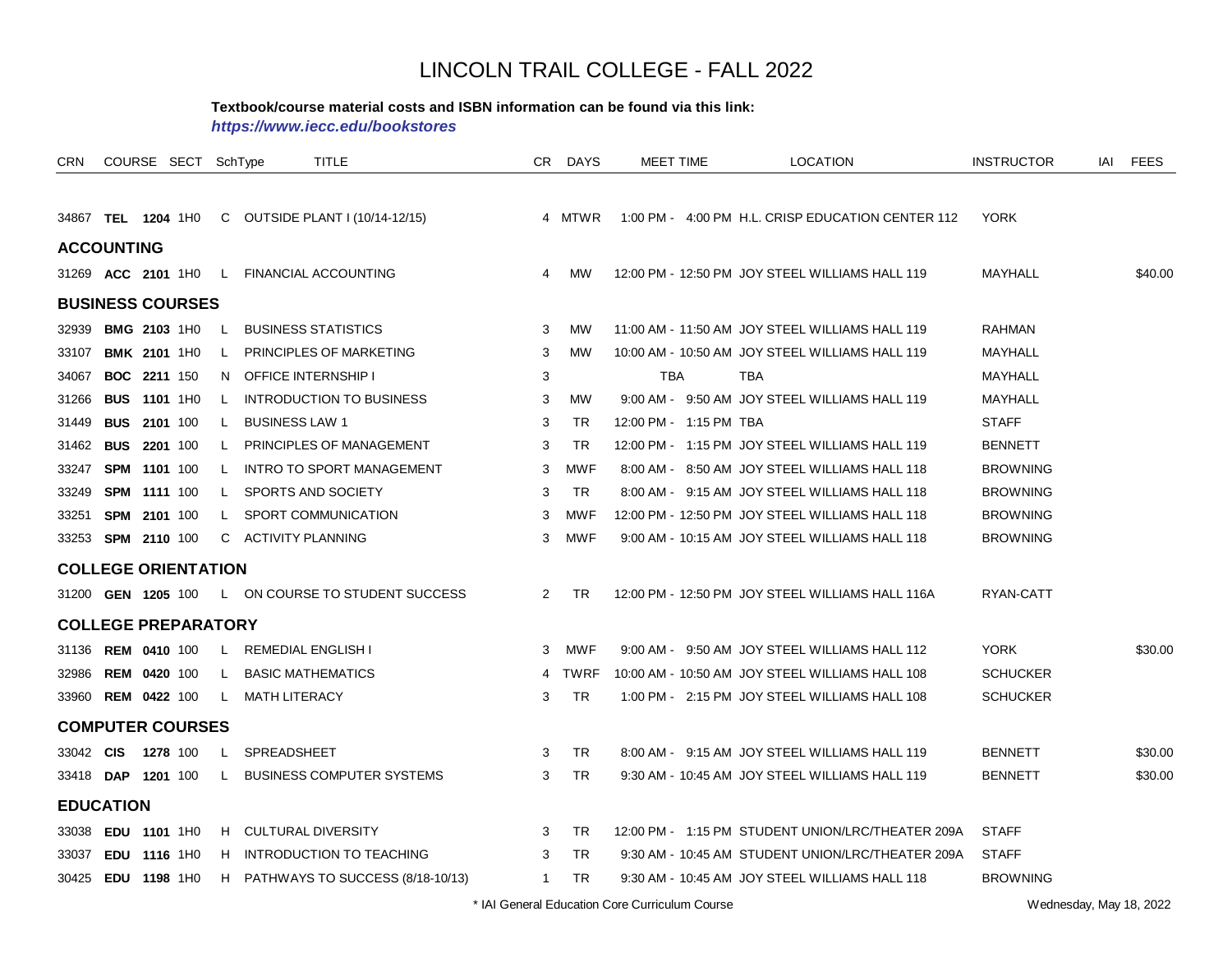| <b>CRN</b> |                     | COURSE SECT SchType           |              |                                     | <b>TITLE</b>                             | CR             | <b>DAYS</b>  | <b>MEET TIME</b> | <b>LOCATION</b>                                   | <b>INSTRUCTOR</b> | IAI | <b>FEES</b> |
|------------|---------------------|-------------------------------|--------------|-------------------------------------|------------------------------------------|----------------|--------------|------------------|---------------------------------------------------|-------------------|-----|-------------|
|            |                     |                               |              | <b>ENGLISH AS A 2ND LANGUAGE</b>    |                                          |                |              |                  |                                                   |                   |     |             |
|            |                     |                               | L            |                                     |                                          |                |              | <b>TBA</b>       | <b>TBA</b>                                        |                   |     |             |
|            |                     |                               | L            |                                     |                                          |                |              | <b>TBA</b>       | <b>TBA</b>                                        |                   |     |             |
|            |                     | <b>ENGLISH/COMMUNICATIONS</b> |              |                                     |                                          |                |              |                  |                                                   |                   |     |             |
| 31129      |                     | ENG 1111 1H1                  |              | H COMPOSITION I                     |                                          | 3              | <b>MWF</b>   |                  | 8:00 AM - 8:50 AM JOY STEEL WILLIAMS HALL 112     | <b>YORK</b>       |     | \$30.00     |
| 31131      |                     | <b>ENG 1111 1H2</b>           | H.           | <b>COMPOSITION I</b>                |                                          | 3              | <b>MWF</b>   |                  | 12:00 PM - 12:50 PM JOY STEEL WILLIAMS HALL 112   | <b>YORK</b>       |     | \$30.00     |
| 31241      |                     | ENG 1111 1H3                  | H            | <b>COMPOSITION I</b>                |                                          | 3              | <b>TR</b>    |                  | 12:00 PM - 1:15 PM JOY STEEL WILLIAMS HALL 112    | <b>YORK</b>       |     | \$30.00     |
| 31244      |                     | ENG 1121 1H0                  | H.           |                                     | <b>COMPOSITION &amp; ANALYSIS</b>        | 3              | <b>TR</b>    |                  | 8:00 AM - 9:15 AM JOY STEEL WILLIAMS HALL 112     | <b>YORK</b>       |     | \$30.00     |
| 31194      | <b>SPE</b>          | 1101 100                      | $\mathsf{L}$ |                                     | FUND. OF EFFECTIVE SPEAKING              | 3              | <b>MWF</b>   |                  | 8:00 AM - 8:50 AM JOY STEEL WILLIAMS HALL 102     | <b>MCELYEA</b>    |     |             |
| 31697      |                     | SPE 1101 102                  | L.           |                                     | FUND. OF EFFECTIVE SPEAKING              | 3              | <b>MWF</b>   |                  | 10:00 AM - 10:50 AM JOY STEEL WILLIAMS HALL 102   | <b>YORK</b>       |     |             |
| 33187      | <b>SPE</b>          | 1101 103                      | $\mathsf{L}$ |                                     | FUND. OF EFFECTIVE SPEAKING              | 3              | <b>MWF</b>   |                  | 9:00 AM - 9:50 AM JOY STEEL WILLIAMS HALL 102     | <b>MCELYEA</b>    |     |             |
| 34130      |                     | <b>SPE 1101</b> 112           | $\mathsf{L}$ |                                     | FUND. OF EFFECTIVE SPEAKING (8/18-12/15) | 3              | MWF          |                  | 10:00 AM - 10:50 AM JOY STEEL WILLIAMS HALL 102   | <b>YORK</b>       |     |             |
| 33456      | <b>SPE</b>          | 1111 1H0                      | H            |                                     | INTERPERSONAL COMMUNICATIONS             | 3              | $\top$       |                  | 11:00 AM - 12:15 PM JOY STEEL WILLIAMS HALL 119   | <b>STAFF</b>      |     |             |
| 31360      |                     | ENG 1111 130                  | L.           | <b>COMPOSITION I</b>                |                                          | 3              | M            |                  | 6:00 PM - 9:00 PM JOY STEEL WILLIAMS HALL 112     | ROBINSON-RICKMA*  |     | \$30.00     |
|            | 31124 SPE 1101 130  |                               | $\mathsf{L}$ |                                     | FUND. OF EFFECTIVE SPEAKING              | 3              | $\mathsf{T}$ |                  | 6:00 PM - 8:15 PM JOY STEEL WILLIAMS HALL 116A    | ROBINSON-RICKMA*  |     |             |
|            |                     | <b>HEALTH OCCUPATIONS</b>     |              |                                     |                                          |                |              |                  |                                                   |                   |     |             |
|            | 34842 HEA 1203 100  |                               | C            |                                     | BASIC NURSE ASSIST TRNG PROG (8/18-12/1) | $\overline{7}$ | R            |                  | 8:00 AM - 3:30 PM OCCUPATIONAL ANNEX 101          | <b>AIKMAN</b>     |     | \$7.50      |
|            |                     |                               | C            |                                     |                                          |                | US           | <b>TBA</b>       | UNITED METHODIST VILLAGE                          |                   |     |             |
|            | 31257 HEA 1225 100  |                               | $\mathsf{L}$ |                                     | INTRO TO MEDICAL TERMINOLOGY             | 3              | <b>TR</b>    |                  | 8:00 AM - 9:15 AM JOY STEEL WILLIAMS HALL 107     | <b>ROY</b>        |     |             |
|            | <b>HEALTH/P.E.</b>  |                               |              |                                     |                                          |                |              |                  |                                                   |                   |     |             |
| 31148      | <b>EDU 1107 100</b> |                               |              | L HEALTH                            |                                          | 3              | MWF          |                  | 11:00 AM - 11:50 AM PROFESSIONAL ANNEX 403        | <b>GULLETT</b>    |     |             |
| 34833      |                     | EDU 1107 1H0                  |              | H HEALTH (10/14-12/15)              |                                          | 3              | MWF          |                  | 10:00 AM - 10:50 AM JOY STEEL WILLIAMS HALL 107   | <b>ROY</b>        |     |             |
| 33388      | PEI                 | 1123 104                      | B            | WEIGHT TRAINING I                   |                                          | -1             |              | TBA              | PHYSICAL EDUCATION 301                            | <b>STAFF</b>      |     |             |
|            | 33185 PTE 1122 101  |                               | B            | SOCCER                              |                                          | $\overline{1}$ |              | <b>TBA</b>       | PHYSICAL EDUCATION 301                            | <b>STAFF</b>      |     |             |
|            |                     |                               |              | <b>HUMANITIES/FINE ARTS-SEE IAI</b> |                                          |                |              |                  |                                                   |                   |     |             |
| 31534      |                     | <b>DRA 1111 100</b>           |              |                                     | L INTRODUCTION TO THEATRE                | 3              | <b>TR</b>    |                  | 11:00 AM - 12:15 PM STUDENT UNION/LRC/THEATER 223 | <b>TRACY</b>      |     |             |
| 31543      | INS                 | 1111 183                      |              |                                     | AP INSTRUMENTAL APPLIED MUSIC I          | $\mathbf 1$    |              | TBA              | STUDENT UNION/LRC/THEATER 230                     | KERSHAW-PATILLA   |     | \$60.00     |
| 34318      | INS                 | 1111 180                      |              |                                     | AP INSTRUMENTAL APPLIED MUSIC I          | -1             |              | TBA              | STUDENT UNION/LRC/THEATER 230                     | <b>PATILLA</b>    |     | \$60.00     |
| 34906      | INS                 | 1123 100                      | C            | STAGE BAND I                        |                                          | $\overline{2}$ |              | <b>TBA</b>       | STUDENT UNION/LRC/THEATER                         | <b>STAFF</b>      |     |             |
| 30317      | <b>INS</b>          | 1141 1M0                      | C.           | JAZZ BAND I                         |                                          | 2              | T            |                  | 6:00 PM - 8:30 PM STUDENT UNION/LRC/THEATER 230   | <b>PATILLA</b>    |     |             |
| 30318 INS  |                     | 1142 1M0                      | C            | <b>JAZZ BAND II</b>                 |                                          | $\overline{2}$ | $\mathsf{T}$ |                  | 6:00 PM - 8:30 PM STUDENT UNION/LRC/THEATER 230   | <b>PATILLA</b>    |     |             |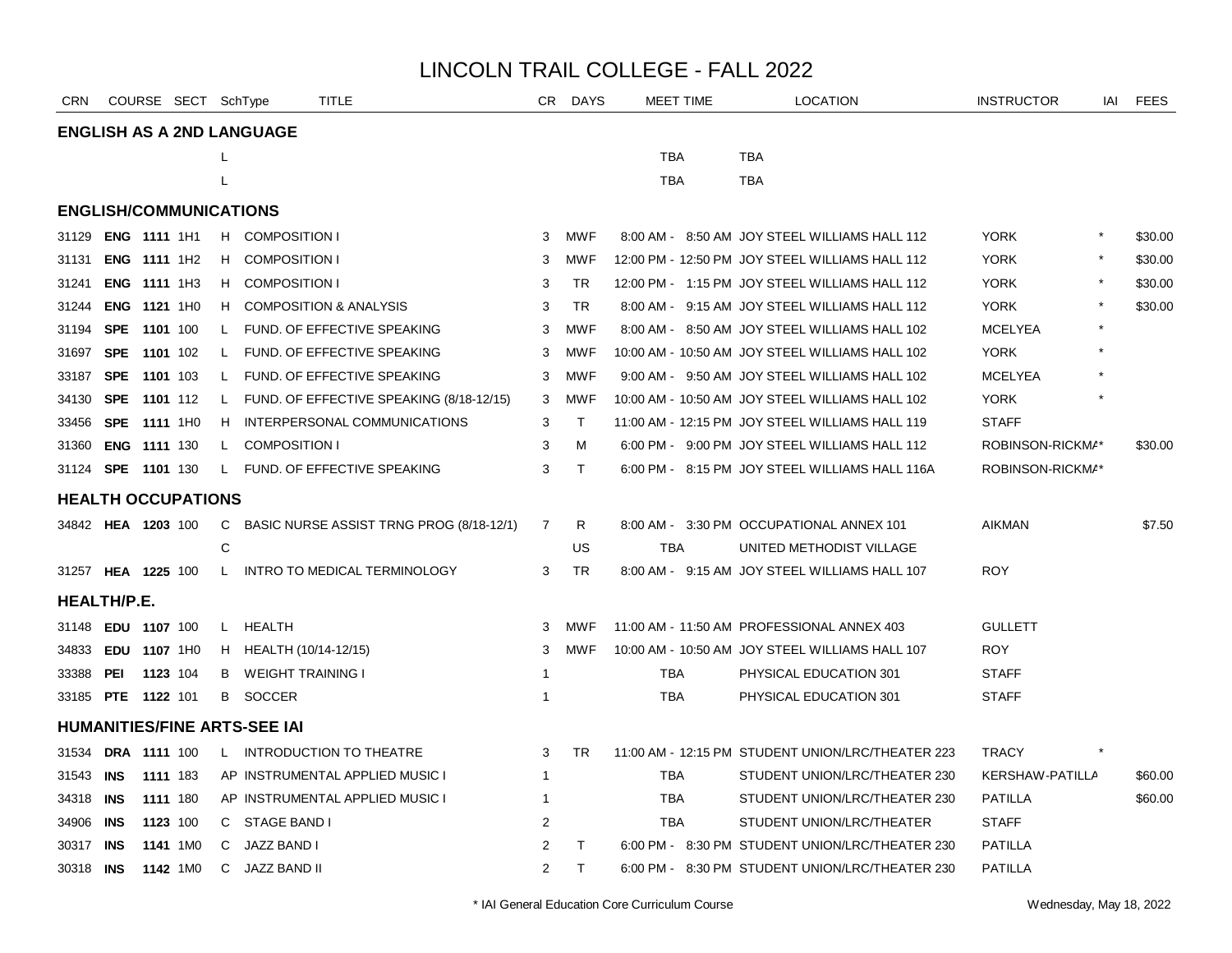| <b>CRN</b>         |                     |          | COURSE SECT SchType |    |                                     | TITLE                            | CR.                     | <b>DAYS</b>  | <b>MEET TIME</b> | <b>LOCATION</b>                                        | <b>INSTRUCTOR</b> | iai | <b>FEES</b> |
|--------------------|---------------------|----------|---------------------|----|-------------------------------------|----------------------------------|-------------------------|--------------|------------------|--------------------------------------------------------|-------------------|-----|-------------|
|                    |                     |          |                     |    | <b>HUMANITIES/FINE ARTS-SEE IAI</b> |                                  |                         |              |                  |                                                        |                   |     |             |
| 30320              | INS                 |          | 2141 1M0            |    | C JAZZ BAND III                     |                                  | 2                       | $\mathsf{T}$ |                  | 6:00 PM - 8:30 PM STUDENT UNION/LRC/THEATER 230        | <b>PATILLA</b>    |     |             |
| 30321              | <b>INS</b>          |          | 2142 1M0            |    | C JAZZ BAND IV                      |                                  | 2                       | T.           |                  | 6:00 PM - 8:30 PM STUDENT UNION/LRC/THEATER 230        | <b>PATILLA</b>    |     |             |
| 34864              | JLM 1141 100        |          |                     | B. |                                     | STUDENT PUBLICATIONS             | 2                       |              | TBA              | TBA                                                    | <b>YORK</b>       |     |             |
| 31208              | KEY 1111 180        |          |                     |    |                                     | AP KEYBOARD APPLIED MUSIC I      | -1                      |              | <b>TBA</b>       | STUDENT UNION/LRC/THEATER 228                          | <b>NEWLIN</b>     |     | \$60.00     |
| 31395              | <b>KEY 1111 182</b> |          |                     |    |                                     | AP KEYBOARD APPLIED MUSIC I      | -1                      |              | <b>TBA</b>       | STUDENT UNION/LRC/THEATER 228                          | <b>HOECHERL</b>   |     | \$60.00     |
| 33571              | <b>KEY 1111 181</b> |          |                     |    |                                     | AP KEYBOARD APPLIED MUSIC I      | $\overline{1}$          |              | <b>TBA</b>       | TBA                                                    | <b>STAFF</b>      |     |             |
| 31396              | <b>KEY 1112 182</b> |          |                     |    |                                     | AP KEYBOARD APPLIED MUSIC II     | -1                      |              | TBA              | STUDENT UNION/LRC/THEATER 228                          | <b>HOECHERL</b>   |     | \$60.00     |
| 31210              | <b>KEY 1113 180</b> |          |                     |    |                                     | AP KEYBOARD APPLIED MUSIC III    | -1                      |              | <b>TBA</b>       | STUDENT UNION/LRC/THEATER 228                          | <b>NEWLIN</b>     |     | \$60.00     |
| 31516              | <b>KEY 1113 183</b> |          |                     |    |                                     | AP KEYBOARD APPLIED MUSIC III    | 1                       |              | TBA              | STUDENT UNION/LRC/THEATER 228                          | <b>STAFF</b>      |     |             |
| 33484              | <b>KEY 1113 181</b> |          |                     |    |                                     | AP KEYBOARD APPLIED MUSIC III    | -1                      |              | TBA              | STUDENT UNION/LRC/THEATER 228                          | <b>HOECHERL</b>   |     | \$60.00     |
| 31211              | <b>KEY 1114 180</b> |          |                     |    |                                     | AP KEYBOARD APPLIED MUSIC IV     | -1                      |              | <b>TBA</b>       | STUDENT UNION/LRC/THEATER 228                          | <b>NEWLIN</b>     |     | \$60.00     |
| 31398              | KEY 1114 182        |          |                     |    |                                     | AP KEYBOARD APPLIED MUSIC IV     | 1                       |              | <b>TBA</b>       | STUDENT UNION/LRC/THEATER 228                          | <b>HOECHERL</b>   |     | \$60.00     |
| 34404              | <b>KEY 2111 181</b> |          |                     |    |                                     | AP KEYBOARD APPLIED MUSIC V      | -1                      |              | <b>TBA</b>       | TBA                                                    | <b>NEWLIN</b>     |     | \$60.00     |
| 32153              | <b>KEY 2112 180</b> |          |                     |    |                                     | AP KEYBOARD APPLIED MUSIC VI     | -1                      |              | TBA              | STUDENT UNION/LRC/THEATER 228                          | <b>NEWLIN</b>     |     | \$60.00     |
| 33625              | <b>KEY 2114 180</b> |          |                     |    |                                     | AP KEYBOARD APPLIED MUSIC VIII   | -1                      |              | <b>TBA</b>       | TBA                                                    | <b>NEWLIN</b>     |     | \$60.00     |
| 34256              | LIT.                | 2171 100 |                     | L  |                                     | <b>TOPICS IN LITERATURE</b>      | -1                      | F            |                  | 8:00 AM - 8:50 AM JOY STEEL WILLIAMS HALL 119          | <b>YORK</b>       |     |             |
| 31066              | <b>MUS 1101 100</b> |          |                     | L. | <b>MUSIC APPRECIATION</b>           |                                  | 3                       | <b>MWF</b>   |                  | 10:00 AM - 10:50 AM STUDENT UNION/LRC/THEATER 259      | <b>PATILLA</b>    |     |             |
| 33403              | MUS 1103 1H0        |          |                     |    |                                     | H MUSIC IN MULTICULTURAL AMERICA | 3                       | TR           |                  | 8:00 AM - 8:50 AM STUDENT UNION/LRC/THEATER 259        | <b>PATILLA</b>    |     |             |
| 34857              | MUS 1104 102        |          |                     | L. | <b>WORLD MUSIC</b>                  |                                  | 3                       | <b>TR</b>    |                  | 9:30 AM - 10:45 AM STUDENT UNION/LRC/THEATER 259       | PATILLA           |     |             |
| 31073              | MUS 1121 100        |          |                     | C  |                                     | MUS THRY SGT SNG & EAR TNG I     |                         | 4 MTWRF      |                  | 12:00 PM - 12:50 PM STUDENT UNION/LRC/THEATER 220      | <b>PATILLA</b>    |     |             |
| 31083              | MUS 2121 1H0        |          |                     | H  |                                     | MUS THRY SGT SNG & EAR TNG III   | 4                       | <b>MWF</b>   |                  | 9:00 AM - 9:50 AM STUDENT UNION/LRC/THEATER 220        | <b>PATILLA</b>    |     |             |
| 30450              | PHI                 | 2101 100 |                     | L. |                                     | INTRODUCTION TO ETHICS           | 3                       | TR           |                  | 8:00 AM - 9:15 AM JOY STEEL WILLIAMS HALL 101          | <b>BOYCE</b>      |     |             |
| 30543              | <b>PHI</b>          | 2111 101 |                     | L. |                                     | INTRODUCTION TO LOGIC            | 3                       | <b>TR</b>    |                  | 12:00 PM - 1:15 PM JOY STEEL WILLIAMS HALL 101         | <b>BOYCE</b>      |     |             |
| 31546              | VOC 1111 184        |          |                     |    |                                     | AP VOCAL APPLIED MUSIC I         | $\overline{\mathbf{1}}$ |              | <b>TBA</b>       | STUDENT UNION/LRC/THEATER 228                          | <b>STAFF</b>      |     |             |
| 31520              | VOC 1113 183        |          |                     |    |                                     | AP VOCAL APPLIED MUSIC III       | -1                      |              | <b>TBA</b>       | STUDENT UNION/LRC/THEATER 228                          | <b>STAFF</b>      |     |             |
| 34408              | VOC 1113 181        |          |                     |    |                                     | AP VOCAL APPLIED MUSIC III       | -1                      |              | TBA              | STUDENT UNION/LRC/THEATER                              | <b>STAFF</b>      |     |             |
| 31521              | VOC 1114 183        |          |                     |    |                                     | AP VOCAL APPLIED MUSIC IV        | -1                      |              | <b>TBA</b>       | STUDENT UNION/LRC/THEATER 228                          | <b>STAFF</b>      |     |             |
| 31090              | VOC 1121 1M0        |          |                     |    | C CHOIR I                           |                                  | 2                       | <b>MWF</b>   |                  | 11:00 AM - 11:50 AM STUDENT UNION/LRC/THEATER 223      | <b>PATILLA</b>    |     |             |
| 31091              | VOC 1122 1M0        |          |                     | C  | <b>CHOIR II</b>                     |                                  | $\overline{2}$          | <b>MWF</b>   |                  | 11:00 AM - 11:50 AM STUDENT UNION/LRC/THEATER 223      | <b>PATILLA</b>    |     |             |
| 31094              | VOC 1151 1M0        |          |                     | C  | <b>COMMUNITY CHOIR I</b>            |                                  | 2                       | м            |                  | 6:00 PM - 8:30 PM ROBINSON UNITED METHODIST CHUR       | STAFF             |     |             |
| 31097              | VOC 1152 1M0        |          |                     | C  | <b>COMMUNITY CHOIR II</b>           |                                  | 2                       | M            |                  | 6:00 PM - 8:30 PM ROBINSON UNITED METHODIST CHUR STAFF |                   |     |             |
| 34406 VOC 2111 181 |                     |          |                     |    |                                     | AP VOCAL APPLIED MUSIC V         | $\overline{1}$          |              | <b>TBA</b>       | TBA                                                    | <b>STAFF</b>      |     |             |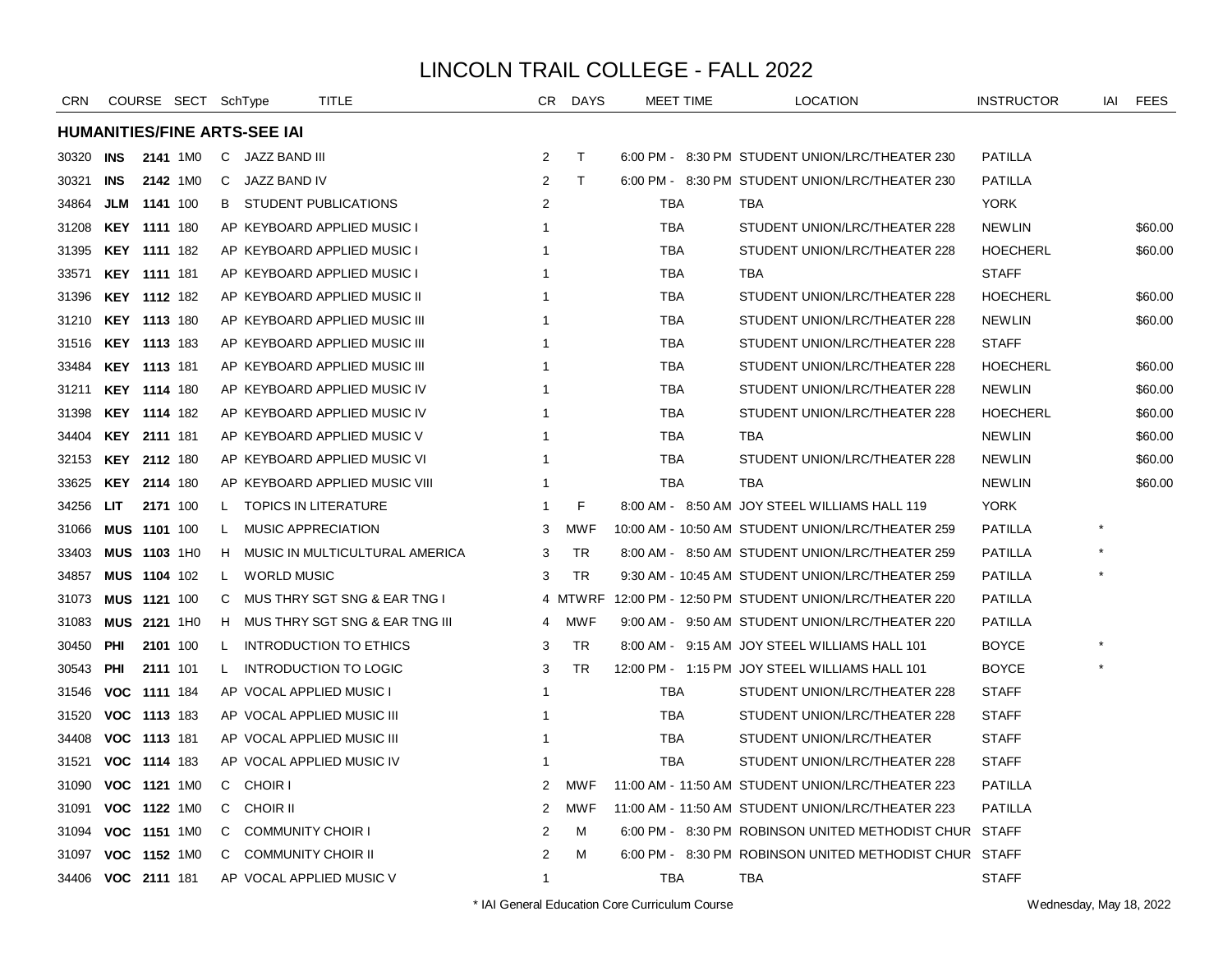| <b>CRN</b>         |                           |          | COURSE SECT SchType |    |                                     | TITLE                              |                | CR DAYS    | <b>MEET TIME</b> | <b>LOCATION</b>                                        | <b>INSTRUCTOR</b> |         | IAI FEES |
|--------------------|---------------------------|----------|---------------------|----|-------------------------------------|------------------------------------|----------------|------------|------------------|--------------------------------------------------------|-------------------|---------|----------|
|                    |                           |          |                     |    | <b>HUMANITIES/FINE ARTS-SEE IAI</b> |                                    |                |            |                  |                                                        |                   |         |          |
| 34083              | VOC 2116 180              |          |                     |    |                                     | AP VOCAL APPLIED MUSIC X           | 1              |            | <b>TBA</b>       | STUDENT UNION/LRC/THEATER 228                          | <b>STAFF</b>      |         |          |
| 34313              | VOC 2117 180              |          |                     |    |                                     | AP VOCAL APPLIED MUSIC XI          |                |            | <b>TBA</b>       | STUDENT UNION/LRC/THEATER 228                          | <b>STAFF</b>      |         |          |
| 34907              | VOC 2118 180              |          |                     |    |                                     | AP VOCAL APPLIED MUSIC XII         |                |            | <b>TBA</b>       | <b>TBA</b>                                             | <b>STAFF</b>      |         | \$60.00  |
| 31098              | VOC 2121 1M0              |          |                     |    | C CHOIR III                         |                                    | 2              | <b>MWF</b> |                  | 11:00 AM - 11:50 AM STUDENT UNION/LRC/THEATER 223      | <b>PATILLA</b>    |         |          |
| 31100              | VOC 2122 1M0              |          |                     | C. | CHOIR IV                            |                                    | 2              | MWF        |                  | 11:00 AM - 11:50 AM STUDENT UNION/LRC/THEATER 223      | <b>PATILLA</b>    |         |          |
| 31101              | VOC 2151 1M0              |          |                     | C  | <b>COMMUNITY CHOIR III</b>          |                                    | 2              | м          |                  | 6:00 PM - 8:30 PM ROBINSON UNITED METHODIST CHUR STAFF |                   |         |          |
|                    | 31103 VOC 2152 1M0        |          |                     | C  | <b>COMMUNITY CHOIR IV</b>           |                                    | 2              | м          |                  | 6:00 PM - 8:30 PM ROBINSON UNITED METHODIST CHUR STAFF |                   |         |          |
|                    |                           |          |                     |    | <b>MANUFACTURING/MACHINING</b>      |                                    |                |            |                  |                                                        |                   |         |          |
| 33968              | <b>IND</b>                | 1205 150 |                     |    |                                     | MANUFACTURING OBSERVATION          | 4              |            | <b>TBA</b>       | <b>TBA</b>                                             | <b>YORK</b>       |         |          |
| 30316              | <b>PTT</b>                | 1201 100 |                     | C  |                                     | PROCESS TECH INSTRUMENTATION       | 4              | MWF        |                  | 12:30 PM - 2:20 PM JOY STEEL WILLIAMS HALL 113         | <b>LINDLEY</b>    |         |          |
| 31336              | <b>PTT</b>                | 1204 100 |                     | L. |                                     | PTECH SAFETY & THE ENVIRONMENT     | 3              | <b>TR</b>  |                  | 9:30 AM - 10:45 AM JOY STEEL WILLIAMS HALL 113         | <b>LINDLEY</b>    |         |          |
| 31358              | <b>PTT</b>                | 2206 100 |                     | C  | PTECH SYSTEMS                       |                                    | 4              | <b>MWF</b> |                  | 10:00 AM - 11:50 AM JOY STEEL WILLIAMS HALL 113        | <b>LINDLEY</b>    |         |          |
| 31450 <b>PTT</b>   |                           | 2208 100 |                     | C  |                                     | <b>PROCESS TROUBLESHOOTING</b>     | 4              | <b>TR</b>  |                  | 1:00 PM - 2:30 PM JOY STEEL WILLIAMS HALL 113          | <b>LINDLEY</b>    |         |          |
| 31359 <b>PTT</b>   |                           | 2298 100 |                     | L  |                                     | TOPICS/ PROCESS TECH FIELD OBS     | 2              |            | TBA              | JOY STEEL WILLIAMS HALL 113                            | <b>LINDLEY</b>    |         |          |
| <b>MATHEMATICS</b> |                           |          |                     |    |                                     |                                    |                |            |                  |                                                        |                   |         |          |
|                    | 31464 MTH 1102 100        |          |                     | L. | <b>COLLEGE ALGEBRA</b>              |                                    | $\overline{4}$ | <b>MWF</b> |                  | 1:00 PM - 2:15 PM JOY STEEL WILLIAMS HALL 108          | <b>RANDOLPH</b>   |         | \$40.00  |
| 32985              | MTH 1104 100              |          |                     | L. |                                     | <b>QUANTITATIVE REASONING</b>      | 3              | <b>MWF</b> |                  | 9:00 AM - 9:50 AM STUDENT UNION/LRC/THEATER 209A       | RANDOLPH          |         | \$30.00  |
| 31332              | MTH 1131 101              |          |                     | L  |                                     | <b>INTRODUCTION TO STATISTICS</b>  | 3              | MWF        |                  | 11:00 AM - 11:50 AM JOY STEEL WILLIAMS HALL 108        | <b>SCHUCKER</b>   |         | \$30.00  |
| 31329              | <b>MTH 1151 100</b>       |          |                     | L  | <b>FINITE MATHEMATICS</b>           |                                    | 3              | MWF        |                  | 10:00 AM - 10:50 AM STUDENT UNION/LRC/THEATER 209A     | <b>RANDOLPH</b>   | $\star$ |          |
| 31327              | MTH 1171 100              |          |                     | L. |                                     | CALC. & ANALYTIC GEOMETRY I        |                | 5 TWRF     |                  | 8:00 AM - 9:15 AM JOY STEEL WILLIAMS HALL 108          | <b>SCHUCKER</b>   | $\star$ | \$50.00  |
| 32992              | <b>MTH 1201 101</b>       |          |                     | L. |                                     | TECHNICAL MATHEMATICS (8/18-10/13) |                | 3 MTWR     |                  | 11:00 AM - 12:15 PM H.L. CRISP EDUCATION CENTER 106    | <b>MATTHEWS</b>   |         |          |
| 33929              | MTH 1201 1H1              |          |                     | H  |                                     | TECHNICAL MATHEMATICS              | 4              | <b>TR</b>  |                  | 8:00 AM - 9:15 AM JOY STEEL WILLIAMS HALL 113          | <b>MATTHEWS</b>   |         |          |
| 31284 PRE 0420 100 |                           |          |                     | L  |                                     | <b>INTERMEDIATE ALGEBRA</b>        | 4              | MW         |                  | 11:00 AM - 12:15 PM STUDENT UNION/LRC/THEATER 209A     | <b>RANDOLPH</b>   |         |          |
|                    |                           |          |                     | L  |                                     |                                    |                | F          |                  | 11:00 AM - 11:50 AM STUDENT UNION/LRC/THEATER 209A     |                   |         |          |
| <b>NURSING</b>     |                           |          |                     |    |                                     |                                    |                |            |                  |                                                        |                   |         |          |
|                    | 30104 <b>NUR 1200</b> 510 |          |                     | L. | <b>MATH FOR NURSING</b>             |                                    | 3              | м          |                  | 2:00 PM - 3:15 PM JOY STEEL WILLIAMS HALL 110          | <b>WILLIAMS</b>   |         |          |
|                    |                           |          |                     | L  |                                     |                                    |                | W          |                  | 2:00 PM - 3:15 PM JOY STEEL WILLIAMS HALL 110          |                   |         |          |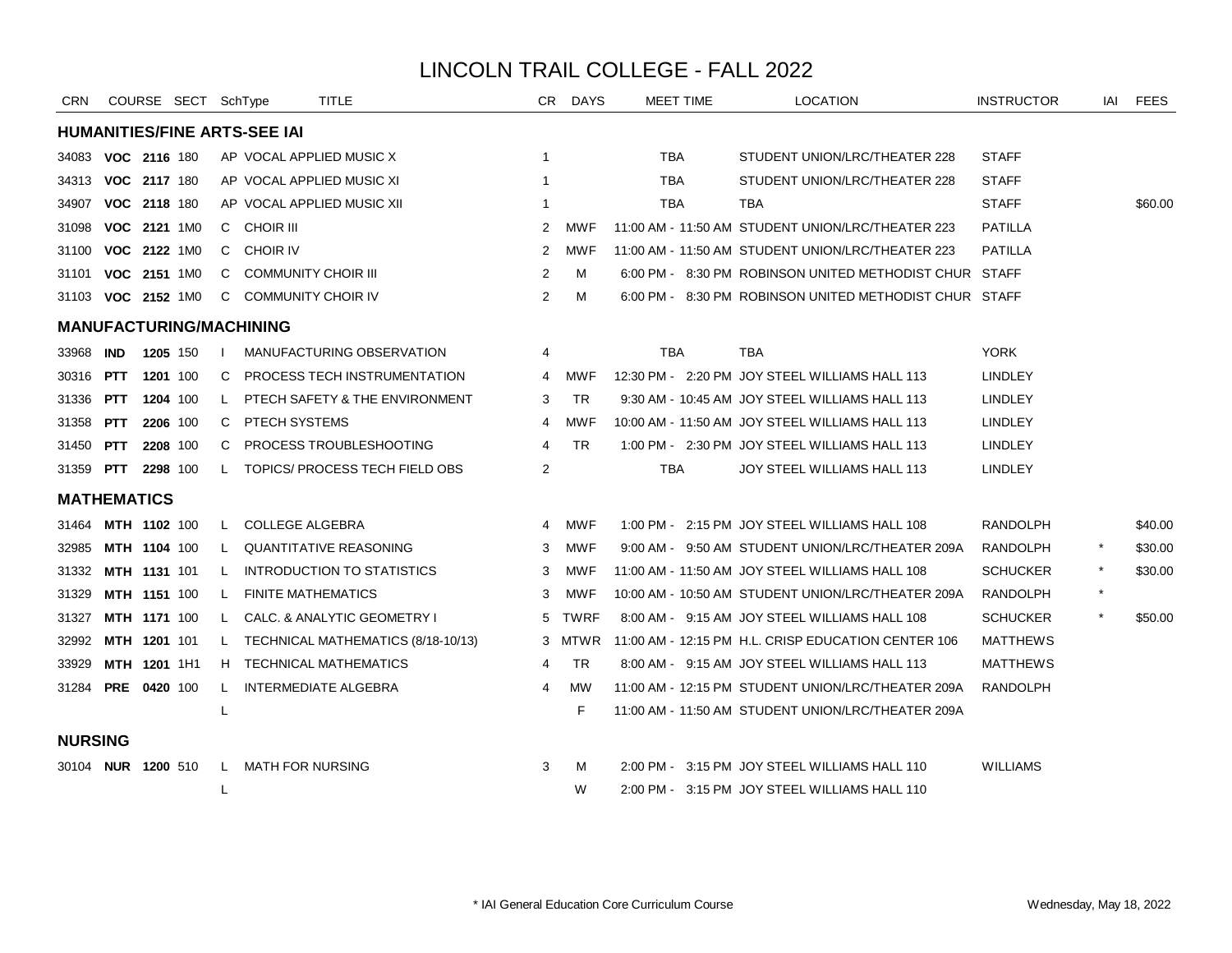| <b>CRN</b>                |                     |                     | COURSE SECT SchType |              | <b>TITLE</b>                               | CR             | <b>DAYS</b> | MEET TIME              | <b>LOCATION</b>                                 | <b>INSTRUCTOR</b> | IAI<br><b>FEES</b> |
|---------------------------|---------------------|---------------------|---------------------|--------------|--------------------------------------------|----------------|-------------|------------------------|-------------------------------------------------|-------------------|--------------------|
| <b>NURSING</b>            |                     |                     |                     |              |                                            |                |             |                        |                                                 |                   |                    |
| 30097 NUR 1201 510        |                     |                     |                     |              | C NURSING I                                | 10             | м           |                        | 9:00 AM - 12:00 PM JOY STEEL WILLIAMS HALL 104  | <b>WILLIAMS</b>   | \$1,100.40         |
|                           |                     |                     |                     | C            |                                            |                | F.          | 8:00 AM - 4:00 PM TBA  |                                                 |                   |                    |
|                           |                     |                     |                     | C            |                                            |                | <b>TW</b>   |                        | 10:00 AM - 12:00 PM JOY STEEL WILLIAMS HALL 104 |                   |                    |
|                           |                     |                     |                     | $\mathsf{C}$ |                                            |                | R.          | 8:00 AM - 4:00 PM TBA  |                                                 |                   |                    |
| 30098                     |                     | NUR 1201 511        |                     | C.           | <b>NURSING I</b>                           | 10             | м           |                        | 9:00 AM - 12:00 PM JOY STEEL WILLIAMS HALL 104  | <b>WILLIAMS</b>   | \$1,100.40         |
| 30098                     | NUR 1201 511        |                     |                     | C.           | NURSING I                                  | 10             | F.          | 8:00 AM - 4:00 PM TBA  |                                                 | <b>WILLIAMS</b>   | \$1,100.40         |
|                           |                     |                     |                     | C            |                                            |                | R           |                        | 8:00 AM - 4:00 PM JOY STEEL WILLIAMS HALL 104   |                   |                    |
|                           |                     |                     |                     | C            |                                            |                | <b>TW</b>   |                        | 10:00 AM - 12:00 PM JOY STEEL WILLIAMS HALL 104 |                   |                    |
| 30099                     | NUR 1201 512        |                     |                     |              | C NURSING I                                | 10             | M           |                        | 9:00 AM - 12:00 PM JOY STEEL WILLIAMS HALL 104  | <b>WILLIAMS</b>   | \$1,100.40         |
| 30099                     |                     | <b>NUR 1201 512</b> |                     | C            | <b>NURSING I</b>                           | 10             | F           | 8:00 AM - 4:00 PM TBA  |                                                 | <b>WILLIAMS</b>   | \$1,100.40         |
|                           |                     |                     |                     | C            |                                            |                | <b>TW</b>   |                        | 10:00 AM - 12:00 PM JOY STEEL WILLIAMS HALL 104 |                   |                    |
|                           |                     |                     |                     | C            |                                            |                | R           |                        | 8:00 AM - 4:00 PM JOY STEEL WILLIAMS HALL 104   |                   |                    |
| 30107                     | <b>NUR 1208 510</b> |                     |                     | L            | <b>INDEPENDENT STUDY IN NURSING</b>        | $\overline{1}$ |             | <b>TBA</b>             | JOY STEEL WILLIAMS HALL 110                     | <b>JENKINS</b>    |                    |
| 34834                     | <b>NUR 1210 1H0</b> |                     |                     |              | H NURSING STRATEGIES FOR SUCCESS (8/9-8/1) | 2              | T.          | 9:00 AM - 12:00 PM TBA |                                                 | <b>WILLIAMS</b>   |                    |
|                           |                     |                     |                     | н            |                                            |                | T.          | 1:00 PM - 3:00 PM TBA  |                                                 |                   |                    |
| 30100                     | <b>NUR 2201 510</b> |                     |                     | C            | <b>NURSING III</b>                         | 10             | M           |                        | 9:00 AM - 12:00 PM JOY STEEL WILLIAMS HALL 110  | <b>WILLIAMS</b>   | \$226.40           |
|                           |                     |                     |                     | C            |                                            |                | <b>RF</b>   |                        | 8:00 AM - 4:00 PM JOY STEEL WILLIAMS HALL 110   |                   |                    |
|                           |                     |                     |                     | C            |                                            |                | W           |                        | 1:00 PM - 2:00 PM JOY STEEL WILLIAMS HALL 110   |                   |                    |
|                           |                     |                     |                     | C            |                                            |                | м           |                        | 1:00 PM - 2:00 PM JOY STEEL WILLIAMS HALL 110   |                   |                    |
|                           |                     |                     |                     | $\mathsf{C}$ |                                            |                | W           |                        | 10:00 AM - 12:00 PM JOY STEEL WILLIAMS HALL 110 |                   |                    |
| 30101                     | <b>NUR 2201 511</b> |                     |                     | C            | <b>NURSING III</b>                         | 10             | M           |                        | 9:00 AM - 12:00 PM JOY STEEL WILLIAMS HALL 110  | <b>WILLIAMS</b>   | \$226.40           |
|                           |                     |                     |                     | C            |                                            |                | W           |                        | 10:00 AM - 12:00 PM JOY STEEL WILLIAMS HALL 110 |                   |                    |
|                           |                     |                     |                     | C            |                                            |                | W           |                        | 1:00 PM - 2:00 PM JOY STEEL WILLIAMS HALL 110   |                   |                    |
|                           |                     |                     |                     | C            |                                            |                | м           |                        | 1:00 PM - 2:00 PM JOY STEEL WILLIAMS HALL 110   |                   |                    |
|                           |                     |                     |                     | $\mathsf{C}$ |                                            |                | <b>RF</b>   |                        | 8:00 AM - 4:00 PM JOY STEEL WILLIAMS HALL 110   |                   |                    |
| 30102 NUR 2201 512        |                     |                     |                     | C            | <b>NURSING III</b>                         | 10             | M           |                        | 9:00 AM - 12:00 PM JOY STEEL WILLIAMS HALL 110  | <b>WILLIAMS</b>   | \$226.40           |
|                           |                     |                     |                     | C            |                                            |                | W           |                        | 1:00 PM - 2:00 PM JOY STEEL WILLIAMS HALL 110   |                   |                    |
|                           |                     |                     |                     | C            |                                            |                | W           |                        | 9:00 AM - 12:00 PM JOY STEEL WILLIAMS HALL 110  |                   |                    |
|                           |                     |                     |                     | C            |                                            |                | <b>RF</b>   | 8:00 AM - 4:00 PM TBA  |                                                 |                   |                    |
|                           |                     |                     |                     | $\mathsf{C}$ |                                            |                | м           |                        | 1:00 PM - 2:00 PM JOY STEEL WILLIAMS HALL 110   |                   |                    |
| 30108                     | <b>NUR</b>          | 2208 510            |                     | L            | <b>INDEPENDENT STUDY/NURSING II</b>        | $\overline{1}$ |             | <b>TBA</b>             | JOY STEEL WILLIAMS HALL 110                     | <b>JENKINS</b>    |                    |
| 30105 <b>NUR 2211</b> 510 |                     |                     |                     | L.           | NURSING PHARMACOLOGY ii                    | 2              |             | TBA                    | JOY STEEL WILLIAMS HALL 103                     | <b>GULLETT</b>    |                    |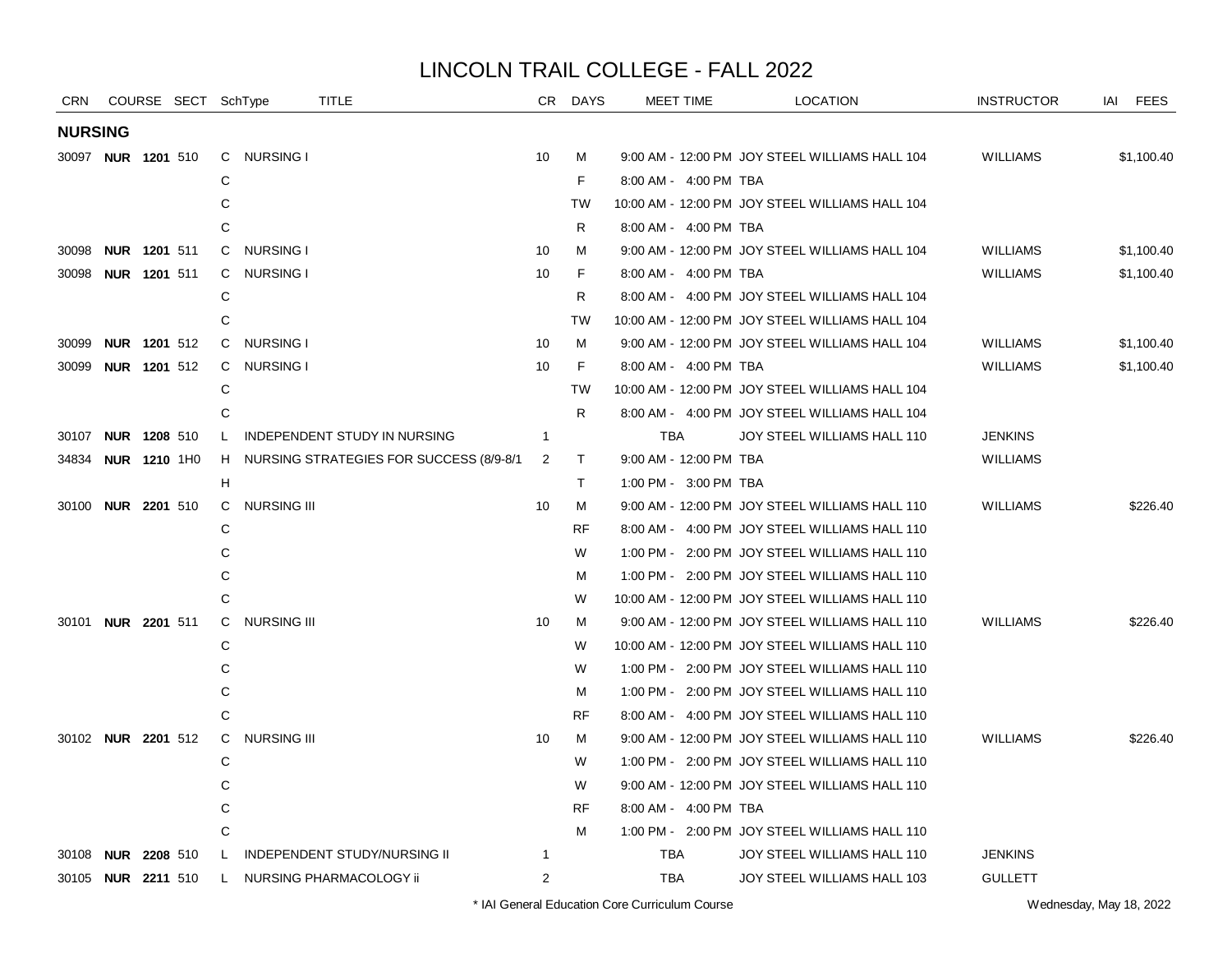| <b>CRN</b>                |                     | COURSE SECT SchType |    | <b>TITLE</b>                            | CR | <b>DAYS</b> | MEET TIME  | <b>LOCATION</b>             | <b>INSTRUCTOR</b> | IAI      | <b>FEES</b> |
|---------------------------|---------------------|---------------------|----|-----------------------------------------|----|-------------|------------|-----------------------------|-------------------|----------|-------------|
| <b>NURSING</b>            |                     |                     |    |                                         |    |             |            |                             |                   |          |             |
| 30103 <b>NUR 2298</b> 510 |                     |                     |    | L TOPICS/ISSUES IN NURSING              | 1  |             | <b>TBA</b> | JOY STEEL WILLIAMS HALL 110 | <b>WILLIAMS</b>   |          |             |
| <b>ONLINE</b>             |                     |                     |    |                                         |    |             |            |                             |                   |          |             |
| 34036                     | <b>ABE</b>          | 0710 4W0            |    | W ADULT BASIC EDUCATION I               | 4  |             | <b>TBA</b> | <b>TBA</b>                  | <b>DRAPER</b>     |          |             |
| 34037                     | ABE 0710 4W1        |                     |    | W ADULT BASIC EDUCATION I (10/14-12/15) | 2  |             | <b>TBA</b> | <b>TBA</b>                  | <b>DRAPER</b>     |          |             |
| 34294                     | ABE 0742 4W0        |                     | W. | ABE CAREER PATHWAYS BRIDGE              |    |             | <b>TBA</b> | TBA                         | <b>DRAPER</b>     |          |             |
| 31387                     | ACC 1101 1W0        |                     |    | W APPLIED ACCOUNTING                    | 4  |             | TBA        | TBA                         | MAYHALL           |          |             |
| 30650                     | ACC 1202 200        |                     |    | W QUICKBOOKS I (8/18-10/13)             | 2  |             | TBA        | <b>TBA</b>                  | <b>KENDALL</b>    |          |             |
| 30651                     | ACC 1203 200        |                     | W. | QUICKBOOKS II (10/14-12/15)             | 2  |             | <b>TBA</b> | <b>TBA</b>                  | <b>KENDALL</b>    |          |             |
| 30662                     | ACC 2101 201        |                     | W  | <b>FINANCIAL ACCOUNTING</b>             |    |             | <b>TBA</b> | <b>TBA</b>                  | <b>URFER</b>      |          |             |
| 30669                     | ACC 2102 200        |                     |    | W MANAGERIAL ACCOUNTING                 | 4  |             | <b>TBA</b> | <b>TBA</b>                  | <b>URFER</b>      |          |             |
| 30676                     | ACC 2121 200        |                     |    | W COST ACCOUNTING                       | 3  |             | <b>TBA</b> | <b>TBA</b>                  | <b>KENDALL</b>    |          |             |
| 30682                     | ACC 2241 200        |                     |    | W FEDERAL TAX ACCOUNTING                | 3  |             | <b>TBA</b> | TBA                         | <b>URFER</b>      |          |             |
| 30136                     | ART 1113 3W0        |                     | W. | INTRODUCTION TO DRAWING                 | 3  |             | TBA        | TBA                         | <b>CONN</b>       |          |             |
| 31287                     | <b>ART 1141 1W0</b> |                     | W  | <b>CINEMA APPRECIATION</b>              | 3  |             | <b>TBA</b> | <b>TBA</b>                  | <b>WHITE</b>      |          |             |
| 30137                     | ART 1181 3W0        |                     |    | W ART HISTORY I                         | 3  |             | TBA        | <b>TBA</b>                  | <b>CONN</b>       |          |             |
| 31105                     | ART 2101 1W0        |                     |    | W UNDERSTANDING ART                     | 3  |             | <b>TBA</b> | <b>TBA</b>                  | <b>COMPTON</b>    |          |             |
| 34735                     | ART 2191 201        |                     |    | W GLOBAL ART HISTORY                    | 3  |             | <b>TBA</b> | <b>TBA</b>                  | <b>SANDY</b>      |          |             |
| 34035                     | ASE 0803 4W1        |                     |    | W GED TEST PREPARATION I (10/14-12/15)  | 2  |             | <b>TBA</b> | <b>TBA</b>                  | <b>DRAPER</b>     |          |             |
| 30820                     | <b>BMG 1202 200</b> |                     |    | W BUSINESS MATH                         | 4  |             | <b>TBA</b> | <b>TBA</b>                  | <b>CUTRIGHT</b>   |          |             |
| 30056                     | <b>BMG 2103 3W0</b> |                     |    | W BUSINESS STATISTICS                   | 3  |             | TBA        | TBA                         | <b>BROWN</b>      |          |             |
| 34712                     | <b>BOC 1201 200</b> |                     | W  | <b>BEGINNING KEYBOARDING</b>            | 2  |             | TBA        | TBA                         | <b>SWINSON</b>    |          |             |
| 31144                     |                     | <b>BOC 2210 1W0</b> | W  | <b>OFFICE SEMINAR I</b>                 |    |             | TBA        | <b>TBA</b>                  | <b>GULLETT</b>    |          |             |
| 30824                     | <b>BOC 2216 200</b> |                     |    | W ELECTRONIC RECORDS MANAGEMENT         | 3  |             | TBA        | TBA                         | <b>BENNETT</b>    |          |             |
| 33072                     | <b>BOC 2262 200</b> |                     |    | W MEDICAL OFFICE PROCEDURES             | 4  |             | <b>TBA</b> | <b>TBA</b>                  | <b>BENNETT</b>    |          |             |
| 33073                     | <b>BOC 2268 200</b> |                     |    | W MEDICAL OFFICE SEMINAR I              |    |             | <b>TBA</b> | <b>TBA</b>                  | MAYHALL           |          |             |
| 30338                     | <b>BUS</b>          | <b>1101</b> 4W0     | W. | INTRODUCTION TO BUSINESS                | 3  |             | <b>TBA</b> | <b>TBA</b>                  | <b>RESOR</b>      |          |             |
| 33334                     | <b>BUS</b> 1101 410 |                     | W  | INTRODUCTION TO BUSINESS (8/18-12/15)   | 3  |             | <b>TBA</b> | TBA                         | <b>RESOR</b>      |          |             |
| 30827                     | <b>BUS 2101 201</b> |                     |    | W BUSINESS LAW 1                        | 3  |             | TBA        | <b>TBA</b>                  | <b>URFER</b>      |          |             |
| 30339                     |                     | <b>BUS 2201 4W0</b> | W  | PRINCIPLES OF MANAGEMENT                | 3  |             | TBA        | <b>TBA</b>                  | <b>BLACK</b>      |          |             |
| 30828                     | <b>BUS 2205 200</b> |                     |    | W LEGAL & ETHICAL HR ISSUES             | 3  |             | <b>TBA</b> | <b>TBA</b>                  | <b>BUERSTER</b>   |          |             |
| 34068                     | <b>CHM 1115 3W0</b> |                     |    | W CHEMISTRY AND SOCIETY                 | 4  |             | <b>TBA</b> | <b>TBA</b>                  | <b>STAFF</b>      | $^\star$ |             |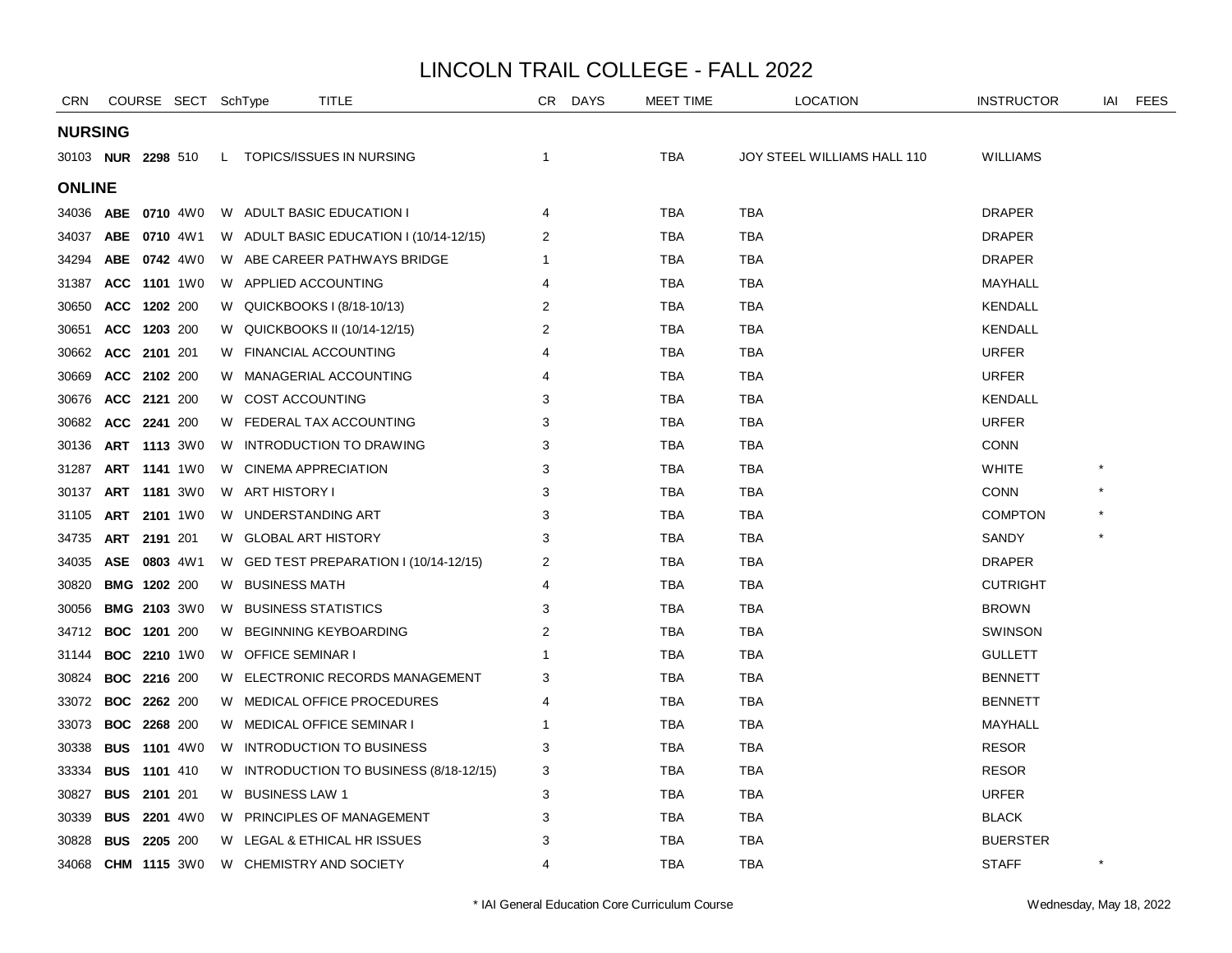| <b>CRN</b>    |              | COURSE SECT SchType |    | TITLE                                           | CR.                      | <b>DAYS</b> | MEET TIME  | <b>LOCATION</b>                                 | <b>INSTRUCTOR</b> | iai | <b>FEES</b> |
|---------------|--------------|---------------------|----|-------------------------------------------------|--------------------------|-------------|------------|-------------------------------------------------|-------------------|-----|-------------|
| <b>ONLINE</b> |              |                     |    |                                                 |                          |             |            |                                                 |                   |     |             |
| 30065         | CHM          | <b>1120 3W0</b>     |    | W INTRODUCTORY CHEMISTRY                        | 5                        |             | TBA        | <b>TBA</b>                                      | <b>BRUCK</b>      |     |             |
| 33166         |              | CHM 1130 3W0        | W. | <b>GENERAL CHEMISTRY I</b>                      | 5                        |             | <b>TBA</b> | <b>TBA</b>                                      | <b>STAFF</b>      |     |             |
| 34730         | <b>CIS</b>   | 1104 200            |    | W INTRO LEARNING SERVICES ONLINE (7/18-9/9) 0.5 |                          |             | TBA        | <b>TBA</b>                                      | <b>BENNETT</b>    |     |             |
| 34731         | <b>CIS</b>   | 1104 201            |    | W INTRO LEARNING SERVICES ONLINE (10/3-11/3 0.5 |                          |             | TBA        | <b>TBA</b>                                      | <b>BENNETT</b>    |     |             |
| 30896         | <b>CIS</b>   | 1209 200            | W  | <b>OUTLOOK</b>                                  | 2                        |             | <b>TBA</b> | <b>TBA</b>                                      | <b>BENNETT</b>    |     |             |
| 30897         | <b>CIS</b>   | 1278 200            |    | W SPREADSHEET                                   | 3                        |             | <b>TBA</b> | <b>TBA</b>                                      | <b>BENNETT</b>    |     |             |
| 30898         | <b>CIS</b>   | 1286 200            |    | W DATABASE                                      | 3                        |             | TBA        | <b>TBA</b>                                      | <b>BENNETT</b>    |     |             |
| 34848         |              | <b>CSM 1201 1W0</b> |    | W FOUNDATION OF CUSTOMER SERVICE (8/18-9/       | -2                       |             | TBA        | <b>TBA</b>                                      | <b>RAYCRAFT</b>   |     |             |
| 34849         | <b>CSM</b>   | <b>1202</b> 1W0     | W. | ORG. FOR EXCEPTIONAL CUS. SVC. (9/12-10/2)      | $\overline{1}$           |             | <b>TBA</b> | <b>TBA</b>                                      | <b>RAYCRAFT</b>   |     |             |
| 34850         | <b>CSM</b>   | <b>1203</b> 1W0     | W. | COMM. FOR EXCEPTIONAL CUS. SVC (10/3-10/2 1     |                          |             | TBA        | <b>TBA</b>                                      | <b>RAYCRAFT</b>   |     |             |
| 34851         |              | <b>CSM 1204 1W0</b> |    | W EVALUATING CUST. SVC. & GROWTH (10/24-11      | $\overline{\phantom{1}}$ |             | TBA        | <b>TBA</b>                                      | <b>STAPLES</b>    |     |             |
| 30909         | <b>DAP</b>   | 1201 202            | W  | <b>BUSINESS COMPUTER SYSTEMS</b>                | 3                        |             | <b>TBA</b> | <b>TBA</b>                                      | <b>BENNETT</b>    |     |             |
| 30910         | <b>DAP</b>   | 1236 200            |    | W KEYBOARDING ESSENTIALS                        | 3                        |             | <b>TBA</b> | <b>TBA</b>                                      | <b>SWINSON</b>    |     |             |
| 30911         | <b>DAP</b>   | 2202 200            | W  | <b>WORD PROCESSING I</b>                        | 3                        |             | <b>TBA</b> | <b>TBA</b>                                      | MAYHALL           |     |             |
| 30507         | ECD          | <b>1101</b> 3W0     | W  | INTRO TO EARLY CHILDHOOD ED                     | 3                        |             | TBA        | <b>TBA</b>                                      | <b>CADWALADER</b> |     |             |
| 30509         | <b>ECD</b>   | <b>1202</b> 3W0     | W. | CHILDHOOD TEACHING TECH I                       |                          |             | <b>TBA</b> | <b>TBA</b>                                      | WAGGONER          |     |             |
| 30511         |              | ECD 1203 3W0        |    | W HEALTH AND SAFETY OF CHILDREN                 | 3                        |             | <b>TBA</b> | <b>TBA</b>                                      | WAGGONER          |     |             |
| 34312         | ECD 1223 3W0 |                     |    | W GROWTH/DEVELOPMENT OF CHILDREN                | 3                        |             | TBA        | <b>TBA</b>                                      | WAGGONER          |     |             |
| 33835         | <b>ECD</b>   | <b>1253 3W0</b>     | W  | COMMON CHILDHOOD ILLNESSES                      | 1                        |             | TBA        | <b>TBA</b>                                      | WAGGONER          |     |             |
| 30514         | <b>ECD</b>   | 2201 3W0            | W  | ADM CHILDHOOD FACILITIES                        | 4                        |             | TBA        | <b>TBA</b>                                      | <b>CADWALADER</b> |     |             |
| 30595         |              | <b>ECN 1101 3W0</b> |    | W INTRODUCTION TO ECONOMICS                     | 3                        |             | TBA        | <b>TBA</b>                                      | <b>MCMURRAY</b>   |     |             |
| 34109         |              | <b>ECN 2101 1W0</b> | W  | PRINCIPLES OF MACROECONOMICS                    | 3                        |             | TBA        | TBA                                             | MAYHALL           |     |             |
| 30942         | ECN 2102 201 |                     |    | W PRINCIPLES OF MICROECONOMICS                  | 3                        |             | <b>TBA</b> | <b>TBA</b>                                      | <b>KENDALL</b>    |     |             |
| 30943         | EDU 1101 200 |                     | W  | <b>CULTURAL DIVERSITY</b>                       | 3                        |             | TBA        | <b>TBA</b>                                      | SWINSON           |     |             |
| 32933         |              | EDU 1102 3W0        | W  | BASIC ACT FOR ELEM/SEC SCHOOLS                  | 3                        |             | TBA        | TBA                                             | <b>CADWALADER</b> |     |             |
| 32965         |              | EDU 1107 4W0        |    | W HEALTH                                        | 3                        |             | TBA        | <b>TBA</b>                                      | <b>FIEBER</b>     |     |             |
| 34246         | EDU 1107 410 |                     |    | W HEALTH (8/18-12/15)                           | 3                        |             | <b>TBA</b> | <b>TBA</b>                                      | <b>FIEBER</b>     |     |             |
| 33922         | EDU 1116 200 |                     | W  | INTRODUCTION TO TEACHING                        | 3                        |             | TBA        | <b>TBA</b>                                      | <b>WILLIAMS</b>   |     |             |
| 31343         | EDU 1198 208 |                     | W. | PATHWAYS TO SUCCESS                             | 2                        |             | TBA        | <b>TBA</b>                                      | <b>BIGARD</b>     |     |             |
| 31720         |              | EDU 1198 1W0        | W. | PATHWAYS TO SUCCESS (8/18-10/13)                |                          |             | TBA        | <b>TBA</b>                                      | <b>BROWNING</b>   |     |             |
| 33102         | EDU 1198 3W0 |                     | W. | <b>PATHWAYS TO SUCCESS</b>                      | $\overline{2}$           |             | TBA        | <b>TBA</b>                                      | <b>DUNKEL</b>     |     |             |
| 34791         | EDU 1198 1H1 |                     | H  | PATHWAYS TO SUCCESS (8/18-10/13)                | $\mathbf 1$              | <b>MW</b>   |            | 1:00 PM - 1:50 PM STUDENT UNION/LRC/THEATER 223 | <b>BROWNING</b>   |     |             |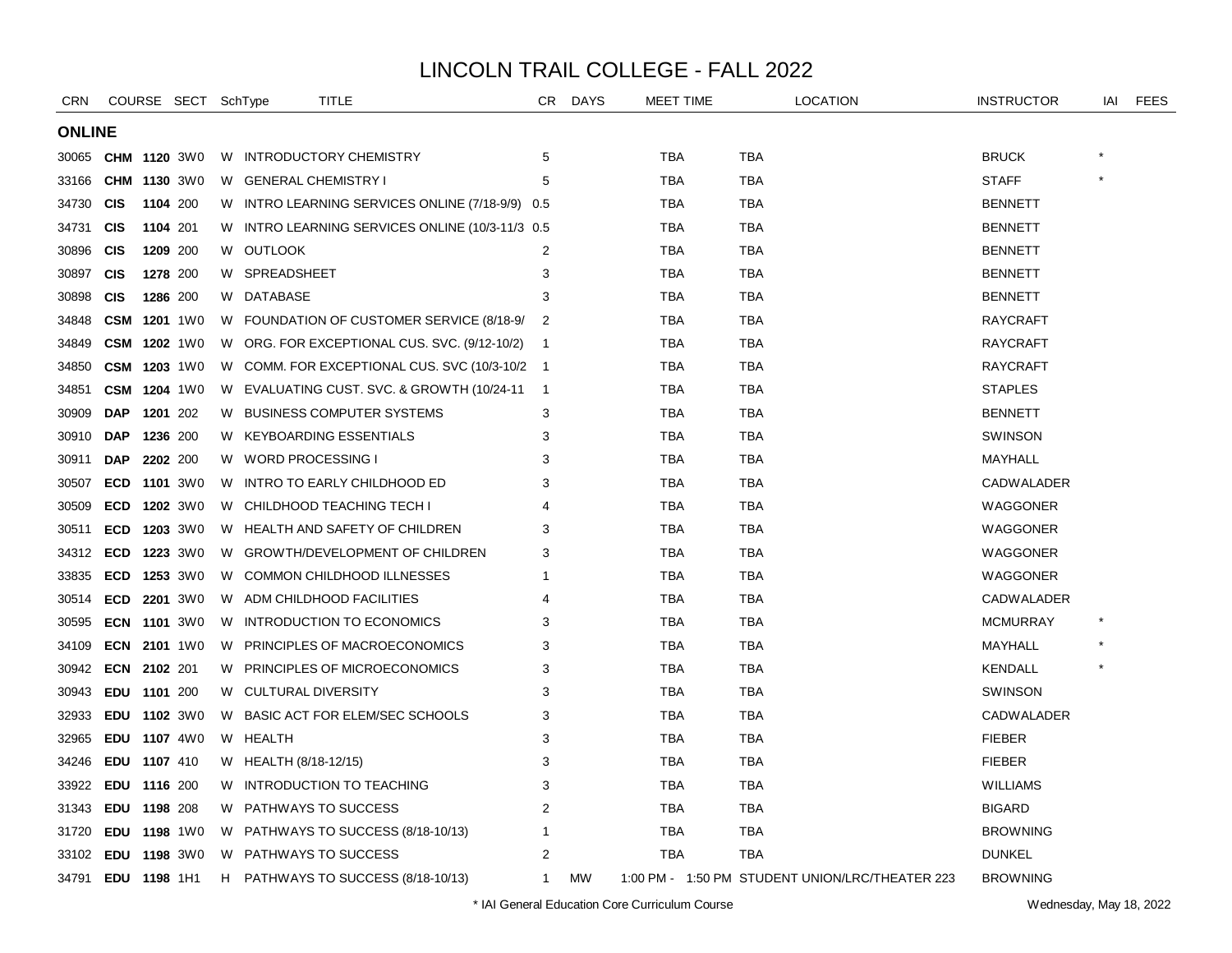| <b>CRN</b>    |                     |                     | COURSE SECT SchType |    | TITLE                                         | CR           | <b>DAYS</b> | MEET TIME  |            | <b>LOCATION</b> | <b>INSTRUCTOR</b> | IAI     | FEES |
|---------------|---------------------|---------------------|---------------------|----|-----------------------------------------------|--------------|-------------|------------|------------|-----------------|-------------------|---------|------|
| <b>ONLINE</b> |                     |                     |                     |    |                                               |              |             |            |            |                 |                   |         |      |
| 34817         | <b>EDU</b>          |                     | <b>1600 4W0</b>     |    | W BASIC PEDAGOGICAL PRACTICES (8/25-10/20)    | -1           |             | TBA        | TBA        |                 | <b>AMBROSE</b>    |         |      |
| 34818         | <b>EDU</b>          |                     | 1600 4W1            |    | W BASIC PEDAGOGICAL PRACTICES (10/19-12/14) 1 |              |             | TBA        | TBA        |                 | <b>AMBROSE</b>    |         |      |
| 34819         | <b>EDU</b>          |                     | <b>1605</b> 4W0     |    | W ADVANCED PEDAGOGICAL PRACTICES (8/25-1      | - 1          |             | <b>TBA</b> | <b>TBA</b> |                 | <b>AMBROSE</b>    |         |      |
| 34820         | <b>EDU</b>          |                     | 1605 4W1            |    | W ADVANCED PEDAGOGICAL PRACTICES (10/19-      | -1           |             | <b>TBA</b> | <b>TBA</b> |                 | <b>AMBROSE</b>    |         |      |
| 30946         | <b>EDU</b>          | 2150 200            |                     |    | W THE WHOLE CHILD                             | 3            |             | <b>TBA</b> | TBA        |                 | <b>WILLIAMS</b>   |         |      |
| 30913         | <b>ENG</b>          | 1101 200            |                     | W. | INTRODUCTION TO COMPOSITION (10/14-12/15)     | 3            |             | TBA        | TBA        |                 | PAYNE             |         |      |
| 30242         |                     |                     | <b>ENG 1111 3W0</b> | W. | <b>COMPOSITION I</b>                          | 3            |             | TBA        | <b>TBA</b> |                 | <b>SHANER</b>     |         |      |
| 30259         |                     |                     | <b>ENG 1111 3W1</b> |    | W COMPOSITION I                               | 3            |             | <b>TBA</b> | <b>TBA</b> |                 | ZIMMERMAN         |         |      |
| 34192         |                     |                     | <b>ENG 1111 3W2</b> |    | W COMPOSITION I                               | 3            |             | <b>TBA</b> | <b>TBA</b> |                 | <b>SHANER</b>     |         |      |
| 31288         |                     |                     | <b>ENG 1121 1W0</b> | W  | <b>COMPOSITION &amp; ANALYSIS</b>             | 3            |             | TBA        | TBA        |                 | <b>WHITE</b>      |         |      |
| 33590         |                     |                     | <b>ENG 1121 1W2</b> | W  | <b>COMPOSITION &amp; ANALYSIS</b>             | 3            |             | TBA        | TBA        |                 | POORMAN           |         |      |
| 34303         |                     | <b>ENG 1121 112</b> |                     |    | W COMPOSITION & ANALYSIS (8/18-12/15)         | 3            |             | TBA        | <b>TBA</b> |                 | POORMAN           |         |      |
| 30973         |                     | ENG 1201 201        |                     |    | W COMMUNICATIONS                              | 3            |             | <b>TBA</b> | <b>TBA</b> |                 | <b>MULVEY</b>     |         |      |
| 30829         |                     | ENG 1212 200        |                     |    | W TECHNICAL WRITING                           | 3            |             | <b>TBA</b> | <b>TBA</b> |                 | <b>KENDALL</b>    |         |      |
| 34843         |                     |                     | EVE 1201 1W0        |    | W FOUNDATIONS OF EVENTS (8/18-9/11)           | -1           |             | TBA        | TBA        |                 | <b>STAPLES</b>    |         |      |
| 34844         |                     |                     | EVE 1202 1W0        | W. | STRATEGIC PLANNING OF EVENTS (9/12-10/2)      | -1           |             | TBA        | TBA        |                 | <b>STAPLES</b>    |         |      |
| 34845         |                     |                     | EVE 1203 1W0        |    | W MANAGING EVENT RESOURCES (10/3-10/23)       | $\mathbf{1}$ |             | <b>TBA</b> | <b>TBA</b> |                 | <b>STAPLES</b>    |         |      |
| 34846         |                     |                     | EVE 1204 1W0        |    | W RISK MANAGEMENT AND EVENTS (10/24-11/13)    | -1           |             | <b>TBA</b> | <b>TBA</b> |                 | <b>STAPLES</b>    |         |      |
| 34847         |                     |                     | EVE 1205 1W0        |    | W EVENT EVALUATION (11/14-12/4)               | -1           |             | TBA        | TBA        |                 | <b>STAPLES</b>    |         |      |
| 32993         |                     |                     | GEG 1103 1W0        |    | W INTRODUCTORY METEOROLOGY                    | 3            |             | TBA        | TBA        |                 | <b>MATTHEWS</b>   |         |      |
| 30496         |                     |                     | GEG 1104 1W0        | W  | INTRODUCTORY METEOROLOGY LAB                  | 1            |             | <b>TBA</b> | TBA        |                 | <b>MATTHEWS</b>   |         |      |
| 34725         |                     |                     | GEG 1105 1W0        | W  | INTRO TO HUMAN GEOGRAPHY                      | 3            |             | TBA        | TBA        |                 | <b>BOYCE</b>      |         |      |
| 30567         |                     |                     | GEL 1110 3W0        |    | W GENERAL GEOLOGY (8/18-12/9)                 | 3            |             | TBA        | <b>TBA</b> |                 | <b>HNETKOVSKY</b> | $\star$ |      |
| 34790         |                     |                     | GEN 2197 1W0        |    | H LIFE AFTER COLLEGE (10/14-12/15)            | 2            |             | TBA        | <b>TBA</b> |                 | <b>BROWNING</b>   |         |      |
| 30831         | <b>GEN</b>          | 2297 200            |                     |    | W EMPLOYMENT SKILLS                           | 3            |             | <b>TBA</b> | <b>TBA</b> |                 | <b>KENDALL</b>    |         |      |
| 30832         | GEN                 | 2297 201            |                     | W. | <b>EMPLOYMENT SKILLS</b>                      | 2            |             | TBA        | TBA        |                 | <b>KENDALL</b>    |         |      |
| 33113         |                     |                     | <b>HEA 1209 1W0</b> |    | W HIPAA FOR ALLIED HEALTH                     | -1           |             | <b>TBA</b> | <b>TBA</b> |                 | <b>GULLETT</b>    |         |      |
| 30855         | HEA 1225 201        |                     |                     | W  | INTRO TO MEDICAL TERMINOLOGY                  | 3            |             | <b>TBA</b> | TBA        |                 | MAYHALL           |         |      |
| 34711         |                     |                     | <b>HEA 1230 3W0</b> |    | W SPORT INJURY PREVENTION/CARE                | 3            |             | <b>TBA</b> | <b>TBA</b> |                 | GILL              |         |      |
| 31508         | HEA                 | 2210 200            |                     |    | W HEALTHCARE STATISTICS                       | 4            |             | TBA        | TBA        |                 | MAYHALL           |         |      |
| 30857         | HEA                 | 2215 200            |                     | W. | ELECTRONIC MED RECORDS MGMT                   | 3            |             | TBA        | TBA        |                 | <b>BENNETT</b>    |         |      |
| 31509         | <b>HEA 2216 200</b> |                     |                     |    | W LEGAL ASPECTS OF HEALTH INFO                | 3            |             | <b>TBA</b> | <b>TBA</b> |                 | <b>LAMBIRD</b>    |         |      |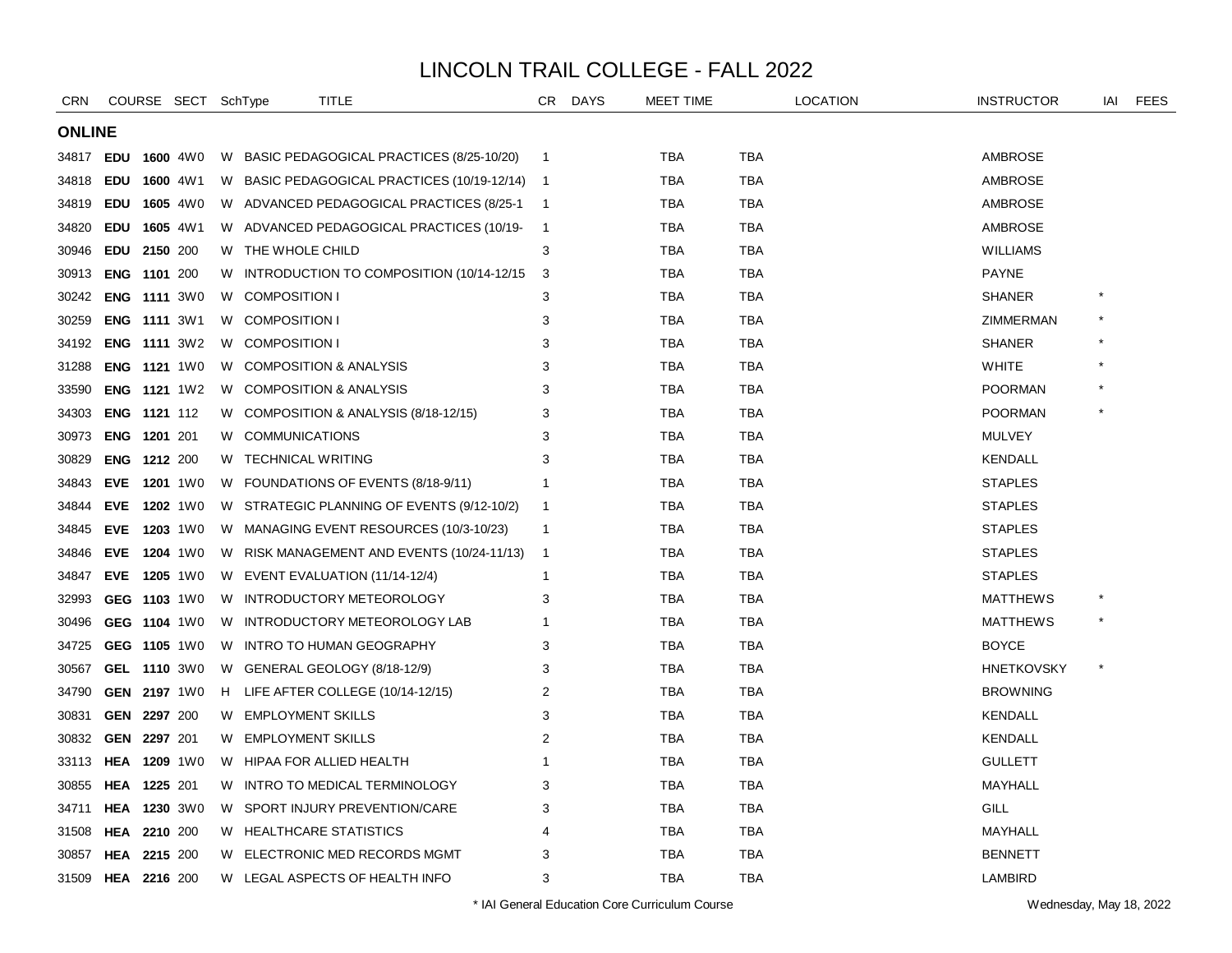| <b>CRN</b>       |                     |                 | COURSE SECT SchType |    | TITLE                                      | CR             | <b>DAYS</b> | <b>MEET TIME</b> |            | <b>LOCATION</b> | <b>INSTRUCTOR</b> | iai     | <b>FEES</b> |
|------------------|---------------------|-----------------|---------------------|----|--------------------------------------------|----------------|-------------|------------------|------------|-----------------|-------------------|---------|-------------|
| <b>ONLINE</b>    |                     |                 |                     |    |                                            |                |             |                  |            |                 |                   |         |             |
| 31510            | HEA                 | 2217 200        |                     |    | W DATA MGMT & GOVERNANCE                   | 3              |             | TBA              | TBA        |                 | LAMBIRD           |         |             |
| 31511            | <b>HEA 2218 200</b> |                 |                     |    | W HEALTHCARE LEADERSHIP & MGMT             | 3              |             | <b>TBA</b>       | <b>TBA</b> |                 | <b>BENNETT</b>    |         |             |
| 30859            | HEA 2264 201        |                 |                     |    | W MEDICAL INSURANCE & CODING I             | 3              |             | <b>TBA</b>       | <b>TBA</b> |                 | <b>GULLETT</b>    |         |             |
| 31150            | <b>HEA</b>          | <b>2267</b> 1W0 |                     |    | W INTRO TO ICD-10-CM                       | Δ              |             | <b>TBA</b>       | TBA        |                 | <b>GULLETT</b>    |         |             |
| 31155            | HEA                 | <b>2268</b> 1W0 |                     | W  | ICD-10-CM/MEDICAL OFFICE                   | 4              |             | TBA              | TBA        |                 | <b>GULLETT</b>    |         |             |
| 31158            | HEA                 | <b>2270</b> 1W0 |                     |    | W APPLIED LEGAL CONCEPTS/MEDICAL           | 3              |             | <b>TBA</b>       | <b>TBA</b> |                 | <b>GULLETT</b>    |         |             |
| 33188            | HEA                 | <b>2271</b> 1W0 |                     |    | W MEDICAL FUNDING APPLICATIONS             | 3              |             | <b>TBA</b>       | <b>TBA</b> |                 | <b>GULLETT</b>    |         |             |
| 32966            | HEC                 | <b>1101</b> 4W0 |                     |    | W NUTRITION                                | 3              |             | <b>TBA</b>       | <b>TBA</b> |                 | <b>FIEBER</b>     |         |             |
| 33429            | <b>HEC</b>          | 1101 410        |                     |    | W NUTRITION (8/18-12/15)                   | 3              |             | TBA              | TBA        |                 | <b>FIEBER</b>     |         |             |
| 31482            | HIM                 | <b>1201</b> 1W0 |                     |    | W INTRODUCTION TO HIM                      | 3              |             | TBA              | TBA        |                 | <b>GULLETT</b>    |         |             |
| 31174            | HIM                 | 1207 1W0        |                     | W. | CEMRS MEDICAL TERMINOLOGY                  | 3              |             | <b>TBA</b>       | <b>TBA</b> |                 | <b>GULLETT</b>    |         |             |
| 30982            | HIS                 | 1104 200        |                     |    | W HISTORY OF EASTERN CIVIL I               | 4              |             | <b>TBA</b>       | <b>TBA</b> |                 | <b>DENTON</b>     |         |             |
| 32967            | <b>HIS</b>          | <b>1111</b> 4W0 |                     |    | W WESTERN CIV BEFORE 1600 AD               | 3              |             | <b>TBA</b>       | TBA        |                 | <b>BLACK</b>      |         |             |
| 30597            | <b>HIS</b>          | 1120 3W0        |                     |    | W WORLD HISTORY TO 1500                    | 3              |             | TBA              | TBA        |                 | <b>MCMURRAY</b>   |         |             |
| 30598            | HIS                 | <b>1121</b> 3W0 |                     |    | W WORLD HISTORY SINCE 1500                 | 3              |             | <b>TBA</b>       | <b>TBA</b> |                 | <b>MCMURRAY</b>   |         |             |
| 30986            | HIS                 | 2101 201        |                     |    | W U.S. HISTORY TO 1877                     | 3              |             | <b>TBA</b>       | <b>TBA</b> |                 | <b>DENTON</b>     |         |             |
| 30987            | <b>HIS</b>          | 2102 200        |                     |    | W U.S. HISTORY SINCE 1877                  | 3              |             | <b>TBA</b>       | <b>TBA</b> |                 | <b>DENTON</b>     |         |             |
| 30988            | HIS                 | 2103 200        |                     |    | W ILLINOIS HISTORY                         | 3              |             | TBA              | TBA        |                 | <b>DENTON</b>     |         |             |
| 30594            | HIS                 | <b>2124</b> 3W0 |                     |    | W CONTEMP HISTORY:U.S SINCE 1945           | 3              |             | <b>TBA</b>       | <b>TBA</b> |                 | <b>MCMURRAY</b>   |         |             |
| 33772            | <b>HUM</b>          | 2161 1W0        |                     | W  | FORGING THE AMERICAN CHARACTER             | 3              |             | <b>TBA</b>       | <b>TBA</b> |                 | <b>BOYCE</b>      |         |             |
| 30991            | INM                 | 1206 200        |                     | W  | INTRO TO INDUSTRIAL MAINT TECH (8/18-10/13 | $\overline{2}$ |             | <b>TBA</b>       | <b>TBA</b> |                 | <b>MARSHALL</b>   |         |             |
| 30992            | INM                 | 1210 200        |                     | W  | <b>BLUEPRINTS AND SCHEMATICS</b>           | 3              |             | TBA              | <b>TBA</b> |                 | <b>MARSHALL</b>   |         |             |
| 30999            | INM                 | 2210 200        |                     |    | W OCCUPATIONAL SAFETY (OSHA) (10/14-12/15) | 2              |             | <b>TBA</b>       | <b>TBA</b> |                 | MARSHALL          |         |             |
| 33328            | <b>INM</b>          | 2228 200        |                     |    | W LEAN MANUFACTURING                       | 3              |             | <b>TBA</b>       | TBA        |                 | <b>MARSHALL</b>   |         |             |
| 33059            | <b>IST</b>          | 2203 200        |                     |    | W CYBERSECURITY ESSENTIALS                 | 3              |             | <b>TBA</b>       | <b>TBA</b> |                 | <b>WHITE</b>      |         |             |
| 33900            | <b>IST</b>          | 2280 200        |                     |    | W NETWORK SECURITY                         | 3              |             | <b>TBA</b>       | TBA        |                 | <b>WHITE</b>      |         |             |
| 34827            | JLM                 | <b>1111</b> 4W0 |                     |    | W SURVEY OF MASS MEDIA                     | 3              |             | TBA              | TBA        |                 | <b>BLACK</b>      |         |             |
| 30077            | LET                 | 2111 3W0        |                     |    | W CREATIVE WRITING                         | 3              |             | <b>TBA</b>       | <b>TBA</b> |                 | <b>STAFF</b>      |         |             |
| 34552            | LIT                 | 2101 1W0        |                     |    | W INTRODUCTION TO LITERATURE (10/14-12/15) | 3              |             | <b>TBA</b>       | <b>TBA</b> |                 | <b>POORMAN</b>    |         |             |
| 34826            | LIT                 | 2132 4W0        |                     |    | W WORLD LITERATURE SINCE 1620              | 3              |             | <b>TBA</b>       | TBA        |                 | WELLEN            |         |             |
| 31052            | LIT                 | 2135 200        |                     |    | W WOMEN IN LITERATURE                      | 3              |             | <b>TBA</b>       | TBA        |                 | <b>PAYNE</b>      |         |             |
| 33871 <b>LIT</b> |                     |                 | 2145 1W0            |    | H CHILDREN'S LITERATURE                    | 3              |             | <b>TBA</b>       | <b>TBA</b> |                 | <b>YORK</b>       | $\star$ |             |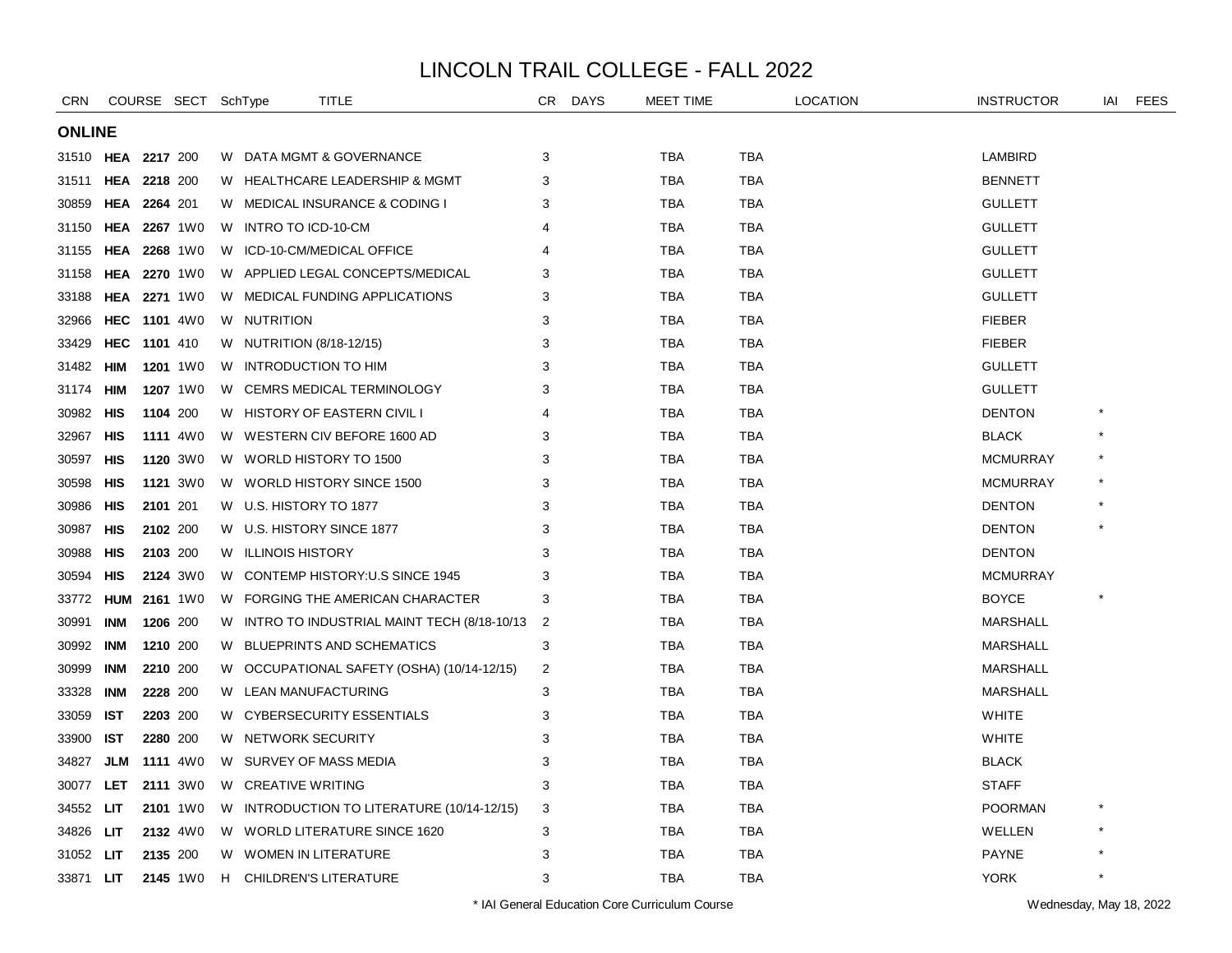| <b>CRN</b>    |                     |          | COURSE SECT SchType |    | TITLE                                      | CR. | <b>DAYS</b> | <b>MEET TIME</b> |            | <b>LOCATION</b> | <b>INSTRUCTOR</b> | iai | <b>FEES</b> |
|---------------|---------------------|----------|---------------------|----|--------------------------------------------|-----|-------------|------------------|------------|-----------------|-------------------|-----|-------------|
| <b>ONLINE</b> |                     |          |                     |    |                                            |     |             |                  |            |                 |                   |     |             |
| 31481         | LIT                 |          | <b>2181</b> 1W0     |    | W MYTHOLOGY (10/14-12/15)                  | 3   |             | <b>TBA</b>       | <b>TBA</b> |                 | <b>YORK</b>       |     |             |
| 32961         | LIT                 |          | 2191 1W0            | W  | INTRO TO AMERICAN FOLKLORE                 | 3   |             | <b>TBA</b>       | <b>TBA</b> |                 | <b>POORMAN</b>    |     |             |
| 30343         | <b>LSC</b>          |          | <b>1101</b> 4W0     |    | W GENERAL BIOLOGY I                        | 4   |             | TBA              | <b>TBA</b> |                 | <b>HNETKOVSKY</b> |     |             |
| 30638         | <b>LSC</b>          |          | <b>1103</b> 3W0     |    | W GENERAL BOTANY                           | 4   |             | <b>TBA</b>       | <b>TBA</b> |                 | <b>ROBB</b>       |     |             |
| 31025         | <b>LSC</b>          | 1105 200 |                     | W  | ENVIRONMENTAL BIOLOGY                      | 4   |             | <b>TBA</b>       | TBA        |                 | <b>BERGBOWER</b>  |     |             |
| 30639         | <b>LSC</b>          |          | <b>1106</b> 3W0     | W  | <b>INTRODUCTION TO BIOLOGY</b>             |     |             | TBA              | TBA        |                 | <b>ROBB</b>       |     |             |
| 30344         | <b>LSC</b>          |          | <b>2110</b> 4W0     | W  | <b>GENERAL MICROBIOLOGY</b>                |     |             | TBA              | <b>TBA</b> |                 | <b>HNETKOVSKY</b> |     |             |
| 30345         | <b>LSC</b>          |          | <b>2111</b> 4W0     | W  | HUMAN ANATOMY & PHYSIOLOGY I               |     |             | <b>TBA</b>       | <b>TBA</b> |                 | <b>HNETKOVSKY</b> |     |             |
| 30346         | <b>LSC</b>          |          | <b>2112</b> 4W0     |    | W HUMAN ANATOMY & PHYSIOLOGY II            | Δ   |             | TBA              | TBA        |                 | <b>HNETKOVSKY</b> |     |             |
| 34804         | <b>LSC</b>          |          | <b>2114</b> 1W0     | W  | INTRO TO HUMAN PATHOPHYSIOLOGY             | 3   |             | TBA              | TBA        |                 | <b>ROY</b>        |     |             |
| 30860         | <b>LSC</b>          | 2264 200 |                     | W  | ANATOMY FOR HEALTHCARE                     | 3   |             | <b>TBA</b>       | <b>TBA</b> |                 | <b>MATHEWS</b>    |     |             |
| 32413         | <b>LSC</b>          |          | <b>2265</b> 1W0     | W  | MEDICAL ASSISTING ANATOMY                  | 3   |             | <b>TBA</b>       | <b>TBA</b> |                 | <b>GULLETT</b>    |     |             |
| 31335         | MAC 2203 1W0        |          |                     |    | W MANUFACTURING PROCESSES                  | 3.5 |             | TBA              | <b>TBA</b> |                 | <b>LINDLEY</b>    |     |             |
| 30539         |                     |          | <b>MAN 2202 3W0</b> |    | W LEADERSHIP                               | 3   |             | <b>TBA</b>       | <b>TBA</b> |                 | <b>CARTER</b>     |     |             |
| 30862         | MED 2204 200        |          |                     | W  | INTRO TO HEALTH INFORMATION                | 4   |             | TBA              | TBA        |                 | LAMBIRD           |     |             |
| 30057         |                     |          | <b>MTH 1102 3W0</b> | W  | <b>COLLEGE ALGEBRA</b>                     |     |             | TBA              | TBA        |                 | <b>BROWN</b>      |     |             |
| 30058         |                     |          | <b>MTH 1103 3W0</b> | W  | LIBERAL ARTS MATH                          | 3   |             | <b>TBA</b>       | <b>TBA</b> |                 | <b>BROWN</b>      |     |             |
| 30059         |                     |          | <b>MTH 1104 3W0</b> | W  | <b>QUANTITATIVE REASONING</b>              | 3   |             | <b>TBA</b>       | <b>TBA</b> |                 | <b>BROWN</b>      |     |             |
| 30060         |                     |          | <b>MTH 1105 3W0</b> |    | W TRIGONOMETRY                             | 3   |             | TBA              | TBA        |                 | <b>BROWN</b>      |     |             |
| 31431         |                     |          | <b>MTH 1121 1W0</b> | W  | MATHEMATICS FOR ELE. MAJORS                | 4   |             | <b>TBA</b>       | TBA        |                 | <b>SCHUCKER</b>   |     |             |
| 34270         | MTH 1121 110        |          |                     |    | W MATHEMATICS FOR ELE. MAJORS (8/18-12/15) | 4   |             | <b>TBA</b>       | TBA        |                 | <b>SCHUCKER</b>   |     |             |
| 34831         |                     |          | <b>MTH 1122 1W0</b> | W  | <b>GEOMETRY FOR ELEMENTARY MAJORS</b>      | 3   |             | <b>TBA</b>       | <b>TBA</b> |                 | <b>SCHUCKER</b>   |     |             |
| 30061         |                     |          | <b>MTH 1131 3W0</b> | W  | INTRODUCTION TO STATISTICS                 | 3   |             | <b>TBA</b>       | <b>TBA</b> |                 | <b>BROWN</b>      |     |             |
| 33051         | MTH 1152 200        |          |                     |    | W APPLIED CALCULUS                         | 4   |             | <b>TBA</b>       | <b>TBA</b> |                 | <b>BOHNHOFF</b>   |     |             |
| 31075         | MTH 1153 201        |          |                     |    | W STATISTICS                               | 3   |             | <b>TBA</b>       | TBA        |                 | <b>CUTRIGHT</b>   |     |             |
| 30062         |                     |          | <b>MTH 1171 3W0</b> | W. | CALC. & ANALYTIC GEOMETRY I                | 5   |             | TBA              | TBA        |                 | <b>BROWN</b>      |     |             |
| 32857         |                     |          | <b>MTH 1172 3W0</b> | W  | CALC. & ANALYTIC GEOMETRY II               | 5   |             | <b>TBA</b>       | <b>TBA</b> |                 | <b>BROWN</b>      |     |             |
| 31446         |                     |          | <b>MTH 1201 1W0</b> | W  | <b>TECHNICAL MATHEMATICS</b>               | 3   |             | <b>TBA</b>       | <b>TBA</b> |                 | <b>MATTHEWS</b>   |     |             |
| 31448         |                     |          | MTH 1203 1W0        |    | W MEDICAL ASSISTING MATH                   | 2   |             | TBA              | TBA        |                 | <b>GULLETT</b>    |     |             |
| 30064         |                     |          | <b>MTH 2173 3W0</b> | W  | CALC. & ANALYTIC GEOMETRY III              | 4   |             | <b>TBA</b>       | TBA        |                 | <b>BROWN</b>      |     |             |
| 31193         | MUS 1101 202        |          |                     | W  | <b>MUSIC APPRECIATION</b>                  | 3   |             | <b>TBA</b>       | <b>TBA</b> |                 | <b>PITTMAN</b>    |     |             |
| 31069         | <b>MUS 1102 1W0</b> |          |                     |    | W HISTORY OF AMERICAN MUSIC                | 3   |             | <b>TBA</b>       | <b>TBA</b> |                 | <b>PATILLA</b>    |     |             |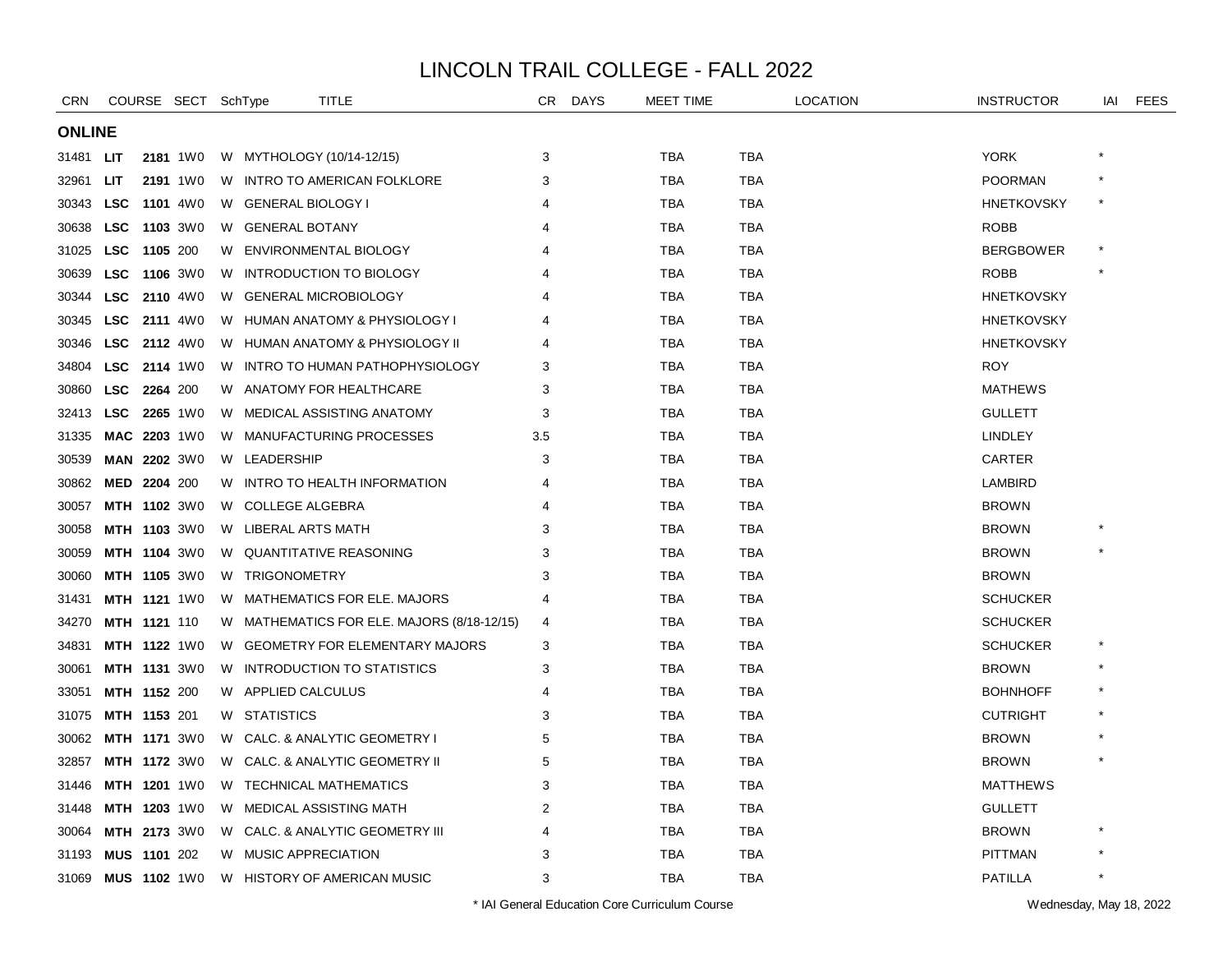| <b>CRN</b>    |                     |          | COURSE SECT SchType |    | TITLE                                     | CR             | <b>DAYS</b> | <b>MEET TIME</b> |            | <b>LOCATION</b> | <b>INSTRUCTOR</b>  | IAI | <b>FEES</b> |
|---------------|---------------------|----------|---------------------|----|-------------------------------------------|----------------|-------------|------------------|------------|-----------------|--------------------|-----|-------------|
| <b>ONLINE</b> |                     |          |                     |    |                                           |                |             |                  |            |                 |                    |     |             |
| 30250         | <b>MUS 1103 3W0</b> |          |                     |    | W MUSIC IN MULTICULTURAL AMERICA          | 3              |             | TBA              | TBA        |                 | <b>STROUGHMATT</b> |     |             |
| 31296         | <b>PEG 1137 200</b> |          |                     |    | W FIRST AID & SAFETY EDUCATION            | 3              |             | <b>TBA</b>       | <b>TBA</b> |                 | <b>BARBEE</b>      |     |             |
| 30452         | PHI                 |          | 2101 1W0            |    | W INTRODUCTION TO ETHICS                  | 3              |             | TBA              | TBA        |                 | <b>BOYCE</b>       |     |             |
| 31265         | <b>PHI</b>          |          | 2141 1W0            |    | W ETHICS IN MED. COMM.                    | 3              |             | <b>TBA</b>       | <b>TBA</b> |                 | <b>ROY</b>         |     |             |
| 34852         | <b>PHL</b>          |          | <b>1201</b> 1W0     |    | W FOUNDATIONS OF PHILANTHROPY (9/12-10/2) | $\overline{1}$ |             | <b>TBA</b>       | <b>TBA</b> |                 | <b>RAYCRAFT</b>    |     |             |
| 34853         | <b>PHL</b>          |          | <b>1202</b> 1W0     |    | W FUNDRAISING FUNDAMENTALS (10/3-10/23)   | 2              |             | <b>TBA</b>       | <b>TBA</b> |                 | <b>RAYCRAFT</b>    |     |             |
| 34854         | <b>PHL</b>          |          | <b>1203</b> 1W0     |    | W GRANT WRITING BASICS (10/24-11/13)      | $\overline{1}$ |             | TBA              | <b>TBA</b> |                 | <b>RAYCRAFT</b>    |     |             |
| 33209         |                     |          | <b>PHM 1201 1W0</b> | L. | ORIENTATION TO PHARMACY TECH              | 2              |             | TBA              | <b>TBA</b> |                 | <b>POTTS</b>       |     | \$20.00     |
| 33210         | <b>PHM</b>          |          | <b>1202</b> 1W0     | L. | PHARMACOLOGY                              | 2              |             | <b>TBA</b>       | <b>TBA</b> |                 | <b>POTTS</b>       |     |             |
| 33211         | <b>PHM</b>          |          | <b>1203</b> 1W0     | L  | PHARMACY CALCULATIONS                     | $\overline{2}$ |             | <b>TBA</b>       | <b>TBA</b> |                 | <b>POTTS</b>       |     |             |
| 33212         | <b>PHM</b>          |          | <b>1204</b> 1W0     | H  | PHARMACY OPERATIONS                       | $\overline{2}$ |             | <b>TBA</b>       | <b>TBA</b> |                 | <b>POTTS</b>       |     | \$40.00     |
| 34120         | <b>PHM</b>          |          | <b>2202</b> 1W0     | L  | <b>CERTIFICATION REVIEW</b>               | 2              |             | <b>TBA</b>       | <b>TBA</b> |                 | <b>POTTS</b>       |     |             |
| 32964         | <b>PHY</b>          |          | <b>1110</b> 1W0     |    | W SURVEY OF PHYSICS                       | 4              |             | TBA              | <b>TBA</b> |                 | <b>LOGSDON</b>     |     |             |
| 30576         | <b>PHY</b>          |          | 1120 3W0            |    | W PHYSICS I                               | 5              |             | TBA              | TBA        |                 | <b>KING</b>        |     |             |
| 30581         | PHY                 |          | 2110 3W0            |    | W GENERAL PHYSICS I                       | 5              |             | <b>TBA</b>       | <b>TBA</b> |                 | <b>KING</b>        |     |             |
| 30599         | <b>PLS</b>          |          | <b>1101</b> 3W0     | W  | INTRO TO POLITICAL SCIENCE                | 3              |             | <b>TBA</b>       | <b>TBA</b> |                 | <b>MCMURRAY</b>    |     |             |
| 31127         | <b>PLS</b>          | 2101 200 |                     | W  | GOVERNMENT OF THE U.S.                    | 3              |             | <b>TBA</b>       | <b>TBA</b> |                 | <b>DENTON</b>      |     |             |
| 32421         | <b>PLS</b>          | 2101 201 |                     |    | W GOVERNMENT OF THE U.S. (10/14-12/15)    | 3              |             | TBA              | TBA        |                 | <b>DENTON</b>      |     |             |
| 34838         | <b>PLS</b>          |          | <b>2105</b> 4W0     |    | W POLITICAL ASSASSINATIONS                | 3              |             | TBA              | TBA        |                 | <b>BLACK</b>       |     |             |
| 30923         | <b>PRE</b>          | 0420 200 |                     | W  | INTERMEDIATE ALGEBRA                      | 4              |             | <b>TBA</b>       | <b>TBA</b> |                 | <b>CUTRIGHT</b>    |     |             |
| 31135         | PSY                 | 1101 203 |                     | W  | <b>GENERAL PSYCHOLOGY I</b>               | 3              |             | <b>TBA</b>       | <b>TBA</b> |                 | <b>HORTIN</b>      |     |             |
| 31140         | <b>PSY</b>          | 1101 204 |                     | W  | <b>GENERAL PSYCHOLOGY I</b>               | 3              |             | TBA              | <b>TBA</b> |                 | <b>HORTIN</b>      |     |             |
| 33471         | PSY 1101 205        |          |                     | W  | <b>GENERAL PSYCHOLOGY I</b>               | 3              |             | TBA              | <b>TBA</b> |                 | <b>HORTIN</b>      |     |             |
| 34095         | PSY 1101 213        |          |                     |    | W GENERAL PSYCHOLOGY I (8/18-12/15)       | 3              |             | TBA              | <b>TBA</b> |                 | <b>HORTIN</b>      |     |             |
| 34859         | <b>PSY</b>          |          | <b>1108</b> 1W0     | W  | PSYCHOLOGICAL ASPECTS OF AGING            | 3              |             | TBA              | TBA        |                 | <b>THORSEN</b>     |     |             |
| 33867         | <b>PSY</b>          |          | 2104 1W0            | W. | CHILD PSYCHOLOGY                          | 3              |             | <b>TBA</b>       | <b>TBA</b> |                 | <b>THORSEN</b>     |     |             |
| 31346         | <b>PSY</b>          |          | <b>2107</b> 1W0     | W. | SOCIAL PSYCHOLOGY                         | 3              |             | <b>TBA</b>       | <b>TBA</b> |                 | <b>GAINES</b>      |     |             |
| 31149         | <b>PSY</b>          | 2109 202 |                     |    | W HUMAN GROWTH AND DEVELOPMENT            | 3              |             | <b>TBA</b>       | <b>TBA</b> |                 | <b>HORTIN</b>      |     |             |
| 31271         | <b>PSY 2109 203</b> |          |                     |    | W HUMAN GROWTH AND DEVELOPMENT            | 3              |             | TBA              | <b>TBA</b> |                 | <b>HORTIN</b>      |     |             |
| 31355         | <b>PTT</b>          |          | <b>1200</b> 1W0     | L  | <b>INTRO TO PROCESS TECHNOLOGY</b>        | 3              |             | TBA              | TBA        |                 | <b>LINDLEY</b>     |     |             |
| 31356         | <b>PTT</b>          |          | <b>2205</b> 1W0     | L. | PTECH QUALITY CONTROL                     | 3              |             | TBA              | <b>TBA</b> |                 | LINDLEY            |     |             |
| 32457         | <b>REM 0422 202</b> |          |                     |    | W MATH LITERACY (10/14-12/15)             | 4              |             | <b>TBA</b>       | <b>TBA</b> |                 | <b>BENSON</b>      |     |             |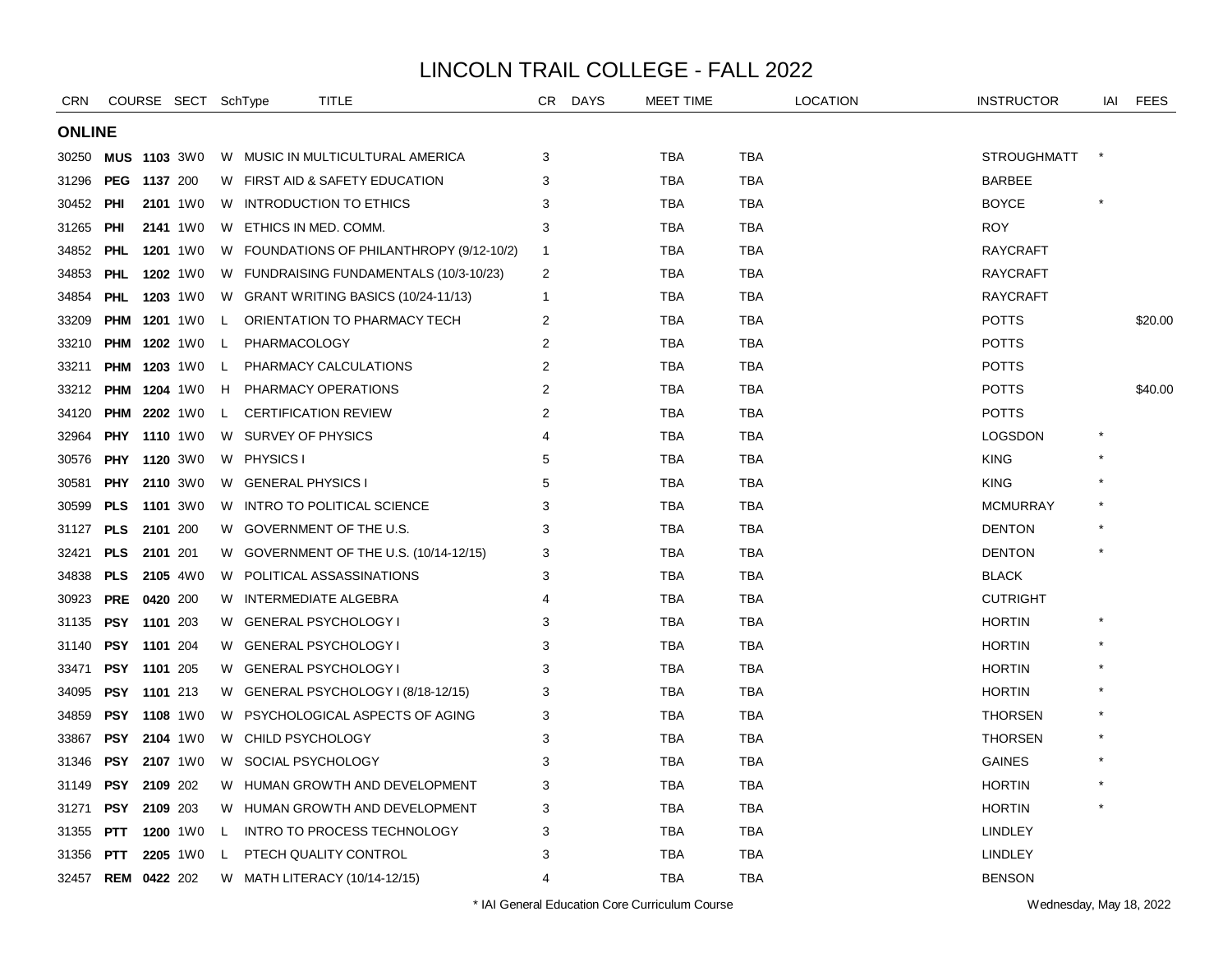| <b>CRN</b>    |            | COURSE SECT SchType          |              | TITLE                                      | CR.            | <b>DAYS</b> | MEET TIME  | <b>LOCATION</b>                                 | <b>INSTRUCTOR</b> | iai | <b>FEES</b> |
|---------------|------------|------------------------------|--------------|--------------------------------------------|----------------|-------------|------------|-------------------------------------------------|-------------------|-----|-------------|
| <b>ONLINE</b> |            |                              |              |                                            |                |             |            |                                                 |                   |     |             |
|               |            | 34723 REM 0422 201           |              | W MATH LITERACY                            | 4              |             | <b>TBA</b> | <b>TBA</b>                                      | <b>BENSON</b>     |     |             |
| 31349         |            | SOC 2101 1W0                 |              | W PRINCIPLES OF SOCIOLOGY                  | 3              |             | <b>TBA</b> | <b>TBA</b>                                      | <b>THORSEN</b>    |     |             |
| 31429         |            | SOC 2102 202                 |              | W SOCIAL PROBLEMS AND TRENDS               |                |             | <b>TBA</b> | <b>TBA</b>                                      | <b>DENTON</b>     |     |             |
| 32420         |            | SOC 2102 201                 |              | W SOCIAL PROBLEMS AND TRENDS (10/14-12/15) | 3              |             | <b>TBA</b> | <b>TBA</b>                                      | <b>DENTON</b>     |     |             |
| 31277         |            | SOC 2103 1W0                 |              | W MARRIAGE & FAMILY                        | 3              |             | <b>TBA</b> | <b>TBA</b>                                      | <b>THORSEN</b>    |     |             |
| 31351         |            | <b>SOC 2104 1W0</b>          |              | W DEATH & DYING                            | 3              |             | <b>TBA</b> | <b>TBA</b>                                      | <b>THORSEN</b>    |     |             |
| 33961         | <b>SPE</b> | <b>1101</b> 3W0              |              | W FUND, OF EFFECTIVE SPEAKING              | 3              |             | <b>TBA</b> | <b>TBA</b>                                      | <b>MCDONALD</b>   |     |             |
| 33515         |            | <b>SPM 1101 4W0</b>          |              | W INTRO TO SPORT MANAGEMENT                | 3              |             | TBA        | <b>TBA</b>                                      | <b>BRENNEMAN</b>  |     |             |
| 34265         |            | <b>SPM 1101 410</b>          |              | W INTRO TO SPORT MANAGEMENT (8/18-12/15)   | 3              |             | TBA        | <b>TBA</b>                                      | <b>BRENNEMAN</b>  |     |             |
| 33271         |            | <b>SPM 1111 3W0</b>          |              | W SPORTS AND SOCIETY (10/14-12/15)         | 3              |             | TBA        | <b>TBA</b>                                      | <b>MCMURRAY</b>   |     |             |
| 33252         |            | <b>SPM 2101 1W0</b>          |              | W SPORT COMMUNICATION                      | 3              |             | TBA        | TBA                                             | <b>BROWNING</b>   |     |             |
| 30350         |            | <b>SPN 1111 4W0</b>          |              | W ELEMENTARY SPANISH I                     |                |             | TBA        | <b>TBA</b>                                      | <b>CURRIE</b>     |     |             |
| 33425         |            | <b>SPN 1111 410</b>          |              | W ELEMENTARY SPANISH I (8/18-12/15)        |                |             | <b>TBA</b> | <b>TBA</b>                                      | <b>CURRIE</b>     |     |             |
| 30351         |            | <b>SPN 1121 4W0</b>          |              | W ELEMENTARY SPANISH II                    |                |             | <b>TBA</b> | <b>TBA</b>                                      | <b>CURRIE</b>     |     |             |
| 34828         | SPN        | <b>2112</b> 1W0              |              | W INTERMEDIATE SPANISH I                   |                |             | TBA        | <b>TBA</b>                                      | <b>MINIER</b>     |     |             |
| 34829         | <b>SPN</b> | 2121 1W0                     | C            | <b>INTERMEDIATE SPANISH II</b>             |                |             | <b>TBA</b> | <b>TBA</b>                                      | <b>MINIER</b>     |     |             |
|               |            | 30504 TEL 1275 1W0           | W            | <b>ESSENTIAL COMPUTER SKILLS</b>           | $\overline{2}$ |             | <b>TBA</b> | <b>TBA</b>                                      | <b>STAFF</b>      |     |             |
|               |            |                              | L            |                                            |                |             | <b>TBA</b> | <b>TBA</b>                                      |                   |     |             |
|               |            | <b>SCIENCE-SEE IAI NOTES</b> |              |                                            |                |             |            |                                                 |                   |     |             |
| 33100         |            | CHM 1120 100                 | C            | INTRODUCTORY CHEMISTRY                     |                | 5 MTWRF     |            | 8:00 AM - 9:00 AM JOY STEEL WILLIAMS HALL 109   | <b>LOGSDON</b>    |     | \$10.00     |
| 33049         |            | CHM 1130 100                 | C            | <b>GENERAL CHEMISTRY I</b>                 |                | 5 MWRF      |            | 12:00 PM - 12:50 PM JOY STEEL WILLIAMS HALL 109 | <b>LOGSDON</b>    |     | \$10.00     |
|               |            |                              | С            |                                            |                | T.          |            | 12:00 PM - 1:50 PM JOY STEEL WILLIAMS HALL 109  |                   |     |             |
| 31655         |            | GEG 1103 100                 | L.           | INTRODUCTORY METEOROLOGY                   | 3              | MW          |            | 8:00 AM - 9:15 AM JOY STEEL WILLIAMS HALL 113   | <b>MATTHEWS</b>   |     |             |
| 31046         |            | LSC 1101 100                 | C            | <b>GENERAL BIOLOGY I</b>                   | 4              | <b>TR</b>   |            | 2:00 PM - 3:15 PM JOY STEEL WILLIAMS HALL 111   | <b>BROWN</b>      |     | \$10.00     |
|               |            |                              | C            |                                            |                | T.          |            | 3:20 PM - 5:10 PM JOY STEEL WILLIAMS HALL 111   |                   |     |             |
|               |            | 31053 LSC 1101 102           | C            | <b>GENERAL BIOLOGY I</b>                   | 4              | <b>MWF</b>  |            | 8:00 AM - 8:50 AM JOY STEEL WILLIAMS HALL 111   | <b>BROWN</b>      |     | \$10.00     |
|               |            |                              | C            |                                            |                | T.          |            | 11:30 AM - 1:10 PM JOY STEEL WILLIAMS HALL 111  |                   |     |             |
| 31058         |            | LSC 1106 100                 | C            | <b>INTRODUCTION TO BIOLOGY</b>             | 4              | MWF         |            | 9:00 AM - 9:50 AM JOY STEEL WILLIAMS HALL 111   | <b>BROWN</b>      |     |             |
|               |            |                              | С            |                                            |                | T.          |            | 9:20 AM - 11:10 AM JOY STEEL WILLIAMS HALL 111  |                   |     |             |
| 31061         | <b>LSC</b> | 1107 100                     | $\mathsf{L}$ | INTRODUCTION TO HUMAN GENETICS             | 3              | <b>MW</b>   |            | 1:00 PM - 2:15 PM JOY STEEL WILLIAMS HALL 111   | <b>BROWN</b>      |     |             |
|               |            | 34808 LSC 1108 100           | L.           | HUMAN BIOLOGY                              | 3              | <b>MWF</b>  |            | 10:00 AM - 10:50 AM JOY STEEL WILLIAMS HALL 111 | <b>BROWN</b>      |     |             |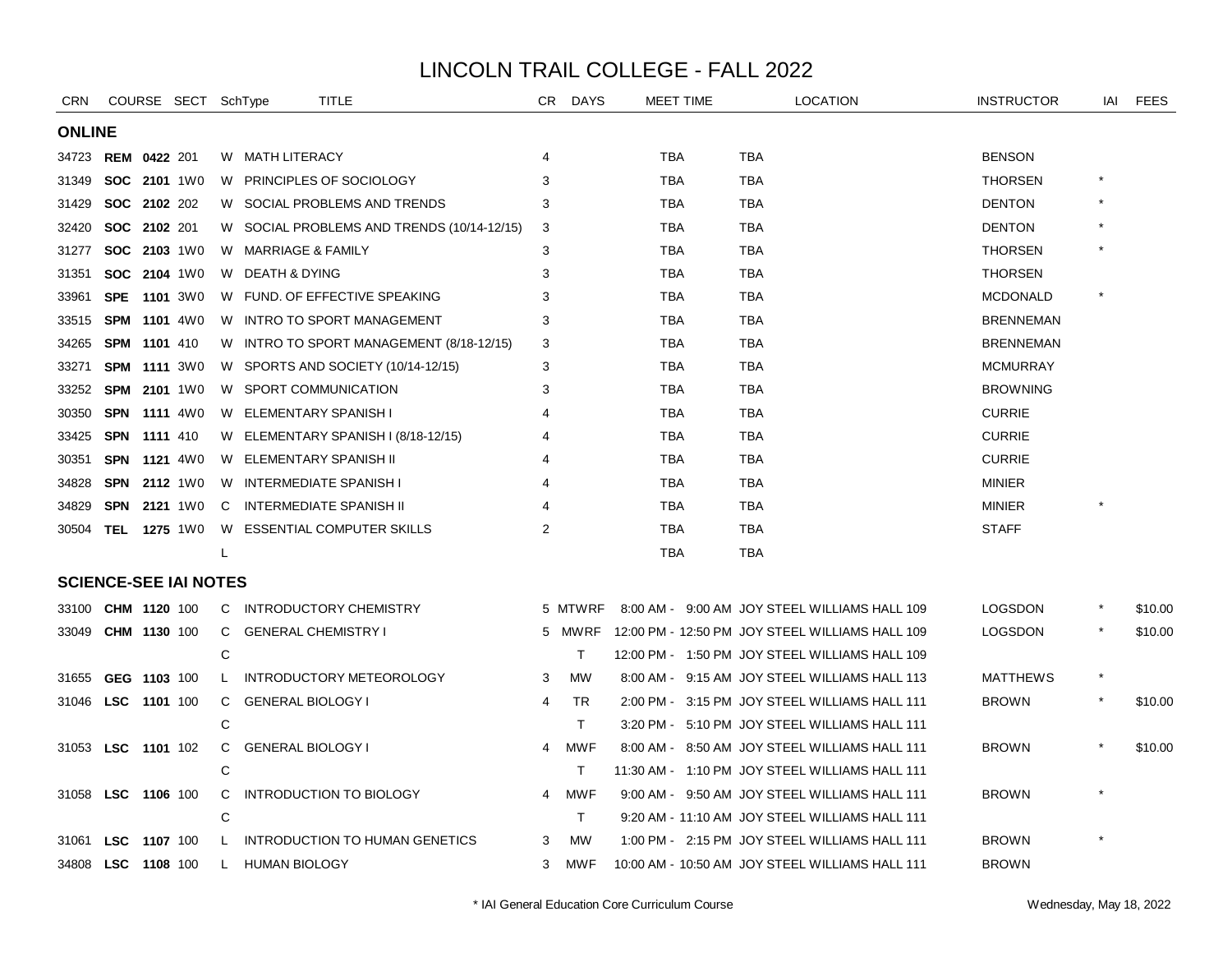| <b>CRN</b>                |                     |                     | COURSE SECT SchType          |              | <b>TITLE</b>                              | CR.            | <b>DAYS</b> | MEET TIME  | <b>LOCATION</b>                                 | <b>INSTRUCTOR</b> | iai | <b>FEES</b> |
|---------------------------|---------------------|---------------------|------------------------------|--------------|-------------------------------------------|----------------|-------------|------------|-------------------------------------------------|-------------------|-----|-------------|
|                           |                     |                     | <b>SCIENCE-SEE IAI NOTES</b> |              |                                           |                |             |            |                                                 |                   |     |             |
| 34809                     | LSC 1109 100        |                     |                              |              | B HUMAN BIOLOGY LAB                       | -1             | W           |            | 11:00 AM - 12:50 PM JOY STEEL WILLIAMS HALL 111 | BROWN             |     |             |
| 33957                     |                     | LSC 2110 100        |                              | C.           | <b>GENERAL MICROBIOLOGY</b>               | 4              | <b>MW</b>   |            | 2:00 PM - 4:15 PM JOY STEEL WILLIAMS HALL 107   | <b>ROY</b>        |     |             |
| 31262 LSC 2111 101        |                     |                     |                              | C            | HUMAN ANATOMY & PHYSIOLOGY I              | 4              | MWF         |            | 12:00 PM - 12:50 PM JOY STEEL WILLIAMS HALL 107 | <b>ROY</b>        |     |             |
|                           |                     |                     |                              | C            |                                           |                | T.          |            | 12:00 PM - 1:50 PM JOY STEEL WILLIAMS HALL 107  |                   |     |             |
| 31263 LSC 2112 100        |                     |                     |                              | C            | HUMAN ANATOMY & PHYSIOLOGY II             | 4              | <b>MWF</b>  |            | 1:00 PM - 1:50 PM JOY STEEL WILLIAMS HALL 107   | <b>ROY</b>        |     |             |
|                           |                     |                     |                              | C            |                                           |                | T.          |            | 2:00 PM - 3:50 PM JOY STEEL WILLIAMS HALL 107   |                   |     |             |
| 31529                     | LSC 2113 150        |                     |                              | $\mathbf{I}$ | HUMAN CADAVER ANATOMY                     | $\overline{2}$ |             | <b>TBA</b> | JOY STEEL WILLIAMS HALL 107                     | ROY               |     |             |
| 31440                     | <b>PHY 1120 100</b> |                     |                              | C            | PHYSICS I                                 |                | 5 MTWF      |            | 9:05 AM - 9:55 AM JOY STEEL WILLIAMS HALL 109   | <b>LOGSDON</b>    |     | \$10.00     |
|                           |                     |                     |                              | C            |                                           |                | R           |            | 9:05 AM - 10:55 AM JOY STEEL WILLIAMS HALL 109  |                   |     |             |
| 31062 PSC 1101 100        |                     |                     |                              | C            | <b>INTRO TO PHYSICAL SCIENCE</b>          | $\overline{4}$ | TR          |            | 8:00 AM - 9:15 AM JOY STEEL WILLIAMS HALL 111   | <b>BROWN</b>      |     |             |
|                           |                     |                     |                              | C            |                                           |                | R           |            | 9:20 AM - 11:10 AM JOY STEEL WILLIAMS HALL 111  |                   |     |             |
|                           |                     |                     |                              |              | <b>SOCIAL SCIENCE-SEE IAI NOTES</b>       |                |             |            |                                                 |                   |     |             |
| 31267                     |                     | ECN 2101 100        |                              | L.           | PRINCIPLES OF MACROECONOMICS              | 3              | MWF         |            | 10:00 AM - 10:50 AM JOY STEEL WILLIAMS HALL 112 | RAHMAN            |     |             |
| 30448                     | HIS                 |                     | 1120 100                     | L.           | WORLD HISTORY TO 1500                     | 3              | MWF         |            | 12:00 PM - 12:50 PM JOY STEEL WILLIAMS HALL 101 | <b>BOYCE</b>      |     |             |
| 30449                     | HIS                 |                     | 2101 100                     | L.           | U.S. HISTORY TO 1877                      | 3              | <b>MWF</b>  |            | 8:00 AM - 8:50 AM JOY STEEL WILLIAMS HALL 101   | <b>BOYCE</b>      |     |             |
| 32951                     | <b>PLS</b>          |                     | 2101 100                     | $\mathsf{L}$ | GOVERNMENT OF THE U.S.                    | 3              | <b>TR</b>   |            | 9:30 AM - 10:45 AM JOY STEEL WILLIAMS HALL 101  | <b>BOYCE</b>      |     |             |
| 31273                     |                     | PSY 1101 100        |                              | L.           | <b>GENERAL PSYCHOLOGY I</b>               | 3              | MWF         |            | 8:00 AM - 8:50 AM STUDENT UNION/LRC/THEATER 259 | <b>THORSEN</b>    |     |             |
| 31278                     | <b>PSY 1101 101</b> |                     |                              | L.           | <b>GENERAL PSYCHOLOGY I</b>               | 3              | TR          |            | 9:30 AM - 10:45 AM JOY STEEL WILLIAMS HALL 105  | <b>THORSEN</b>    |     |             |
| 31246                     |                     | PSY 2109 100        |                              | L.           | HUMAN GROWTH AND DEVELOPMENT              | 3              | <b>MWF</b>  |            | 9:00 AM - 9:50 AM JOY STEEL WILLIAMS HALL 107   | KERSHAW-PATILLA*  |     |             |
| 33978                     | PSY                 |                     | 2111 1H0                     | H.           | ABNORMAL PSYCHOLOGY                       | 3              | <b>TR</b>   |            | 8:00 AM - 9:15 AM JOY STEEL WILLIAMS HALL 116A  | <b>THORSEN</b>    |     |             |
| 31275                     |                     | SOC 1108 100        |                              | L            | RACE AND ETHNIC RELATIONS                 | 3              | MWF         |            | 10:00 AM - 10:50 AM JOY STEEL WILLIAMS HALL 105 | <b>THORSEN</b>    |     |             |
| 31274                     |                     | <b>SOC 2101 100</b> |                              | $\mathsf{L}$ | <b>PRINCIPLES OF SOCIOLOGY</b>            | 3              | MWF         |            | 9:00 AM - 9:50 AM JOY STEEL WILLIAMS HALL 105   | <b>THORSEN</b>    |     |             |
| 31280                     |                     | SOC 2101 101        |                              | L.           | PRINCIPLES OF SOCIOLOGY                   | 3              | <b>TR</b>   |            | 1:30 PM - 2:45 PM JOY STEEL WILLIAMS HALL 105   | <b>THORSEN</b>    |     |             |
| 33932 <b>SOC 2102</b> 100 |                     |                     |                              | $\mathsf{L}$ | SOCIAL PROBLEMS AND TRENDS                | 3              | <b>MWF</b>  |            | 11:00 AM - 11:50 AM JOY STEEL WILLIAMS HALL 105 | <b>THORSEN</b>    |     |             |
|                           |                     |                     |                              |              | SOCIAL SERVICES SPECIALIST                |                |             |            |                                                 |                   |     |             |
| 31737 SSS 1298 1M0        |                     |                     |                              | L.           | SPEC. TOPICS IN PUB/SOC SVCS              | 1              |             | TBA        | H.L. CRISP EDUCATION CENTER                     | <b>YORK</b>       |     |             |
| 33449                     | <b>SSS 1298 1M1</b> |                     |                              |              | L SPEC. TOPICS IN PUB/SOC SVCS            | 1              |             | TBA        | RED MCCOY WELDING CENTER                        | <b>HEMRICH</b>    |     |             |
| 33450 <b>SSS 1298</b> 1M2 |                     |                     |                              | $\mathsf{L}$ | SPEC. TOPICS IN PUB/SOC SVCS              |                |             | TBA        | <b>TBA</b>                                      | LINDLEY           |     |             |
| <b>SPECIAL INTEREST</b>   |                     |                     |                              |              |                                           |                |             |            |                                                 |                   |     |             |
|                           |                     |                     |                              |              | 31677 GEN 1112 1M0 L SCHOLARS AND LEADERS | $\mathbf{1}$   | $\top$      |            | 11:00 AM - 11:50 AM JOY STEEL WILLIAMS HALL 108 | <b>SCHUCKER</b>   |     |             |